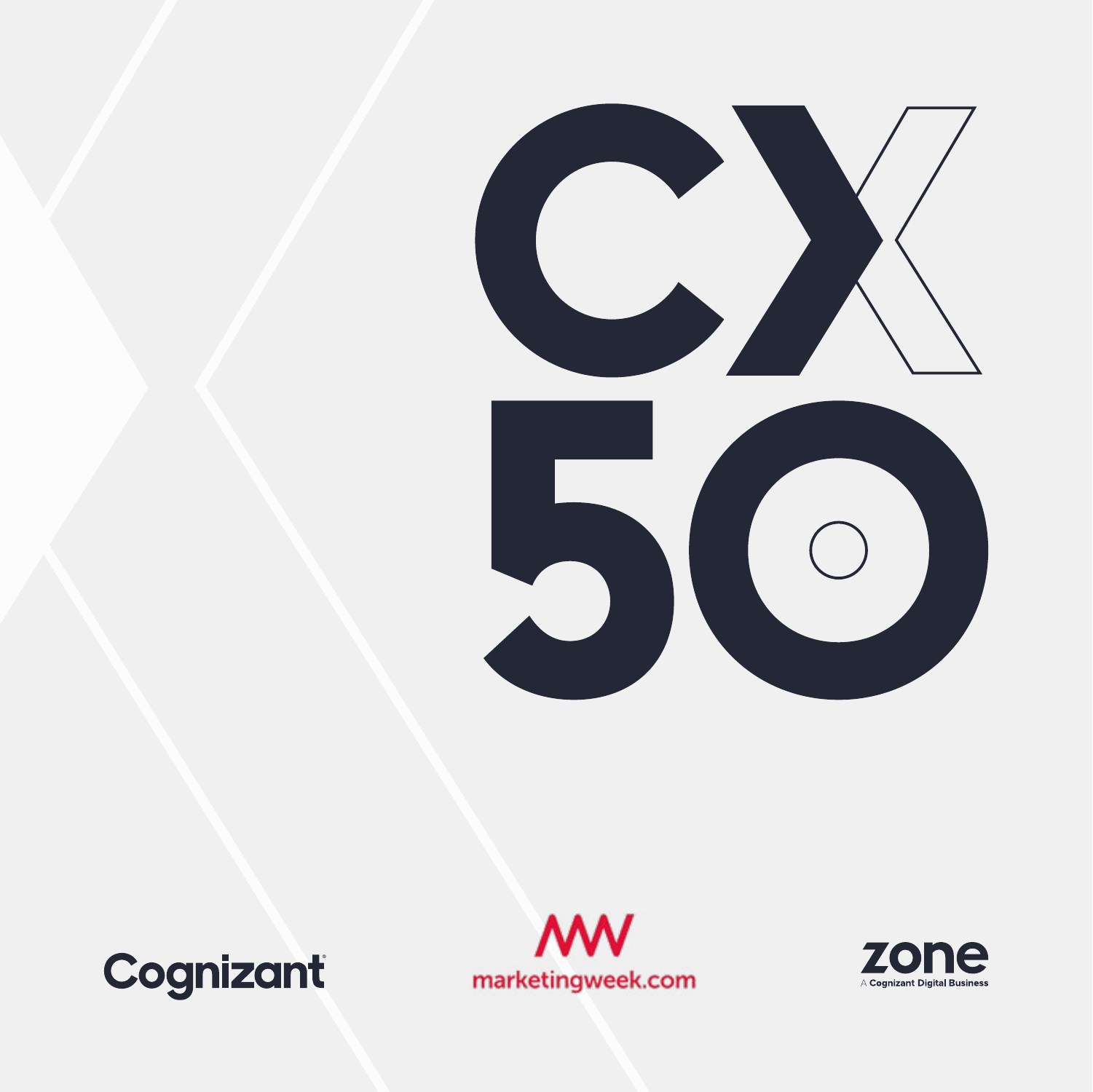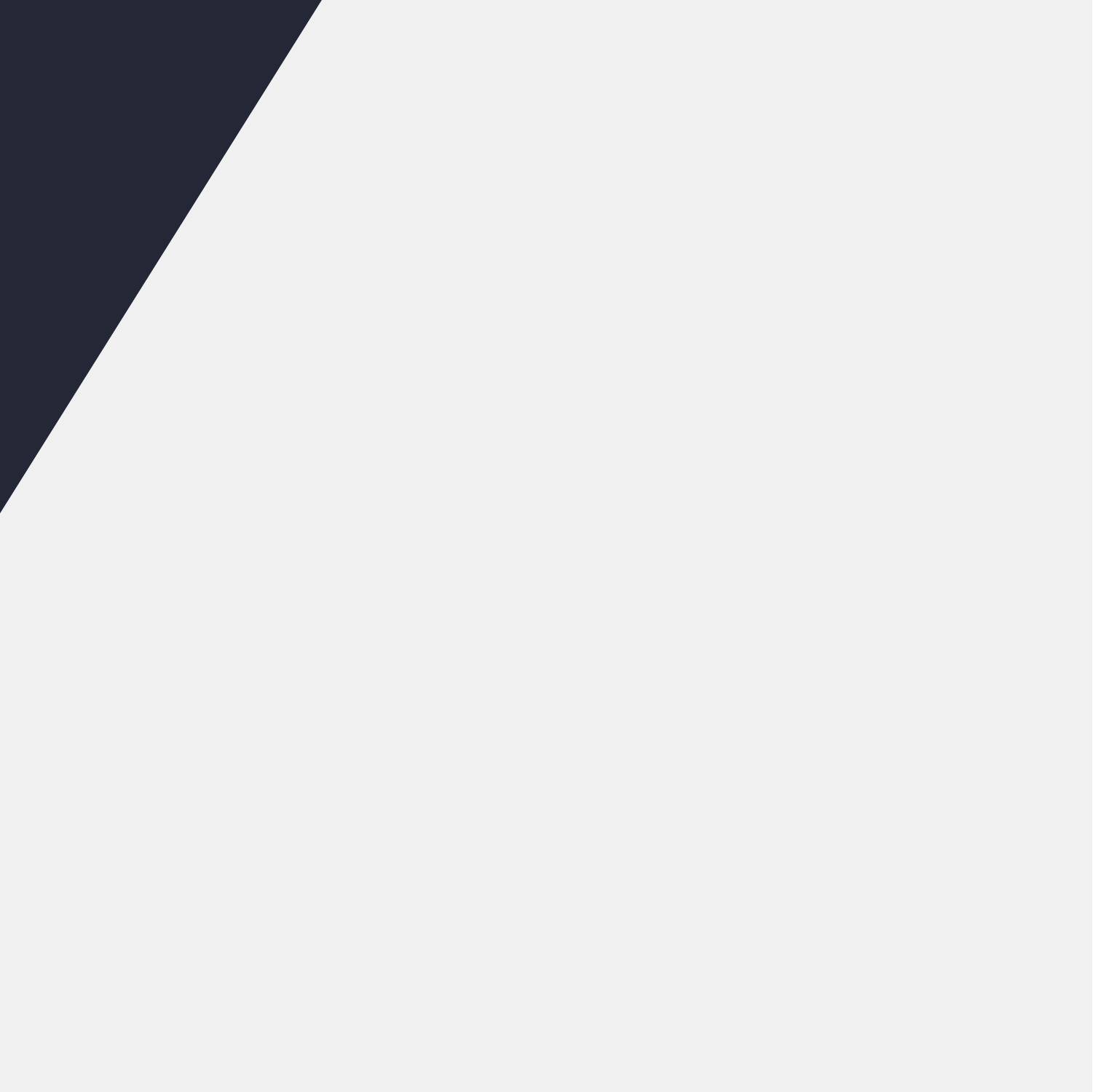# **Welcome to the CX50**

# **A unique partnership between Zone, Cognizant and Marketing Week.**

This list aims to celebrate the individuals who are leading the customer experience economy for brands of all shapes and sizes. Orchestrating great customer experience requires organisations to break down silos and develop new capabilities. It demands a blend of strategy, technology, data and creativity.

But it also demands cultural change – which is why leadership is so important. The CX50 highlights the leaders who are tackling that challenge head on, creating effective, efficient and differentiated customer experiences that will help their companies win in a world where digital is mission critical.

We congratulate them all.



Jon Davie Chief client officer Zone



F.Mereau

George Porteous Head of Cognizant Digital Business, UK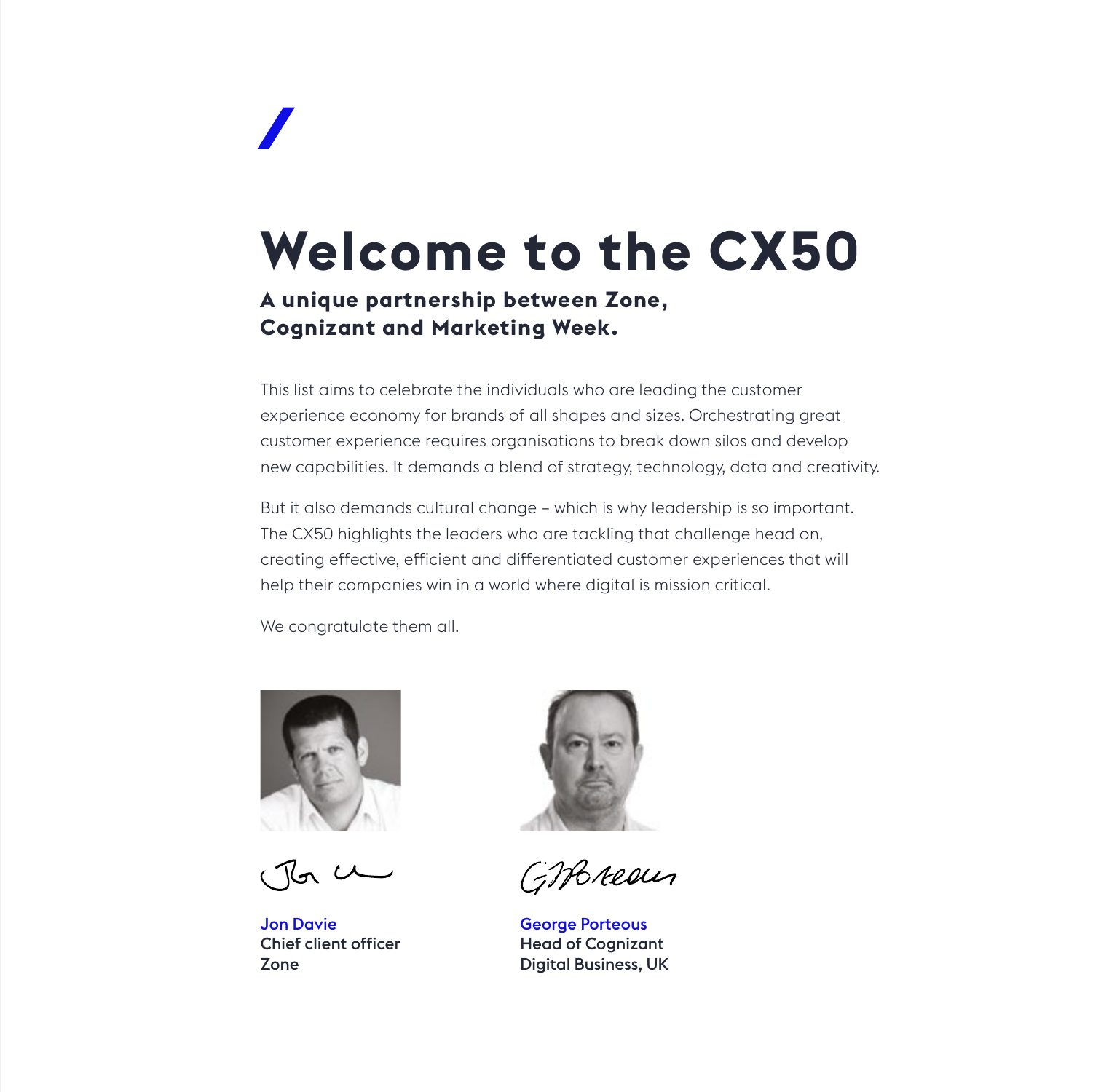# **Foreword**

Whether you're an established brand or a start-up - in consumer goods, utilities or finance today it is customer experience that sets a brand apart from its competitors. Consumers now know they can make a purchase and receive their goods the same day, without even having to leave the house; they know brands can record their preferences and shape their service accordingly; they know it doesn't have to be hard to have the information they want at their fingertips, instantly. So companies that can't provide these things when their competitors can are inevitably going to fall behind in today's economy.

But achieving these unique selling points – imagining them, implementing them and making them both practical and profitable – is not just about organisations and products; it's about people. It's about individuals who excel at understanding customer needs as well as company capabilities, and at mobilising their budgets and colleagues to do special things.

The professionals in this list have demonstrated just these qualities. They have a range of job titles and come from an assortment of industry sectors, but cutting across all these differences are unifying characteristics. They have achieved – and are achieving – results of the highest order, both for their customers and their businesses. They are creating new ways of doing things.

In order to compile the CX50, Marketing Week generated a shortlist of customer experience professionals known to excel in their field, using the expertise of an advisory board consisting of its own editorial team alongside those of its Centaur Media sister brands Econsultancy, Design Week and Creative Review.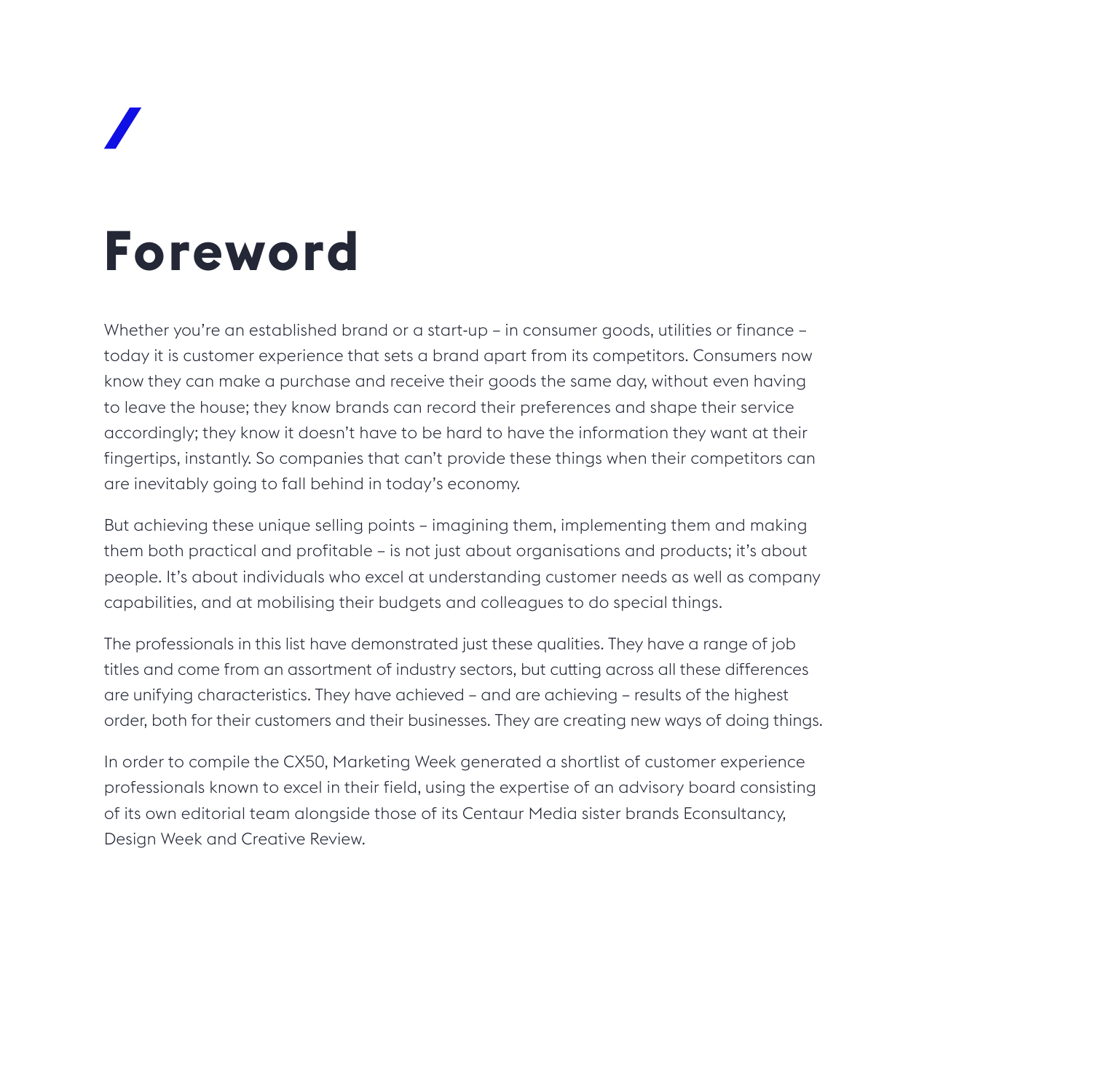Using our own first-hand research, we benchmarked these individuals based on three key criteria: innovation (the development, evolution or transformation of best-in-class customer experiences); influence (within their own organisations and beyond); and impact (the tangible results of their efforts, particularly in commercial terms). We then filtered the list down to those with the most impressive overall pedigree.

To ensure the list is representative of the variety of business approaches to customer experience, we assessed a wide range of both industry sectors and job functions – covering marketers, designers, technologists, entrepreneurs and CEOs. The result is a comprehensive record of the people making a difference in the marketplace today.



Russell

Russell Parsons Editor Marketing Week

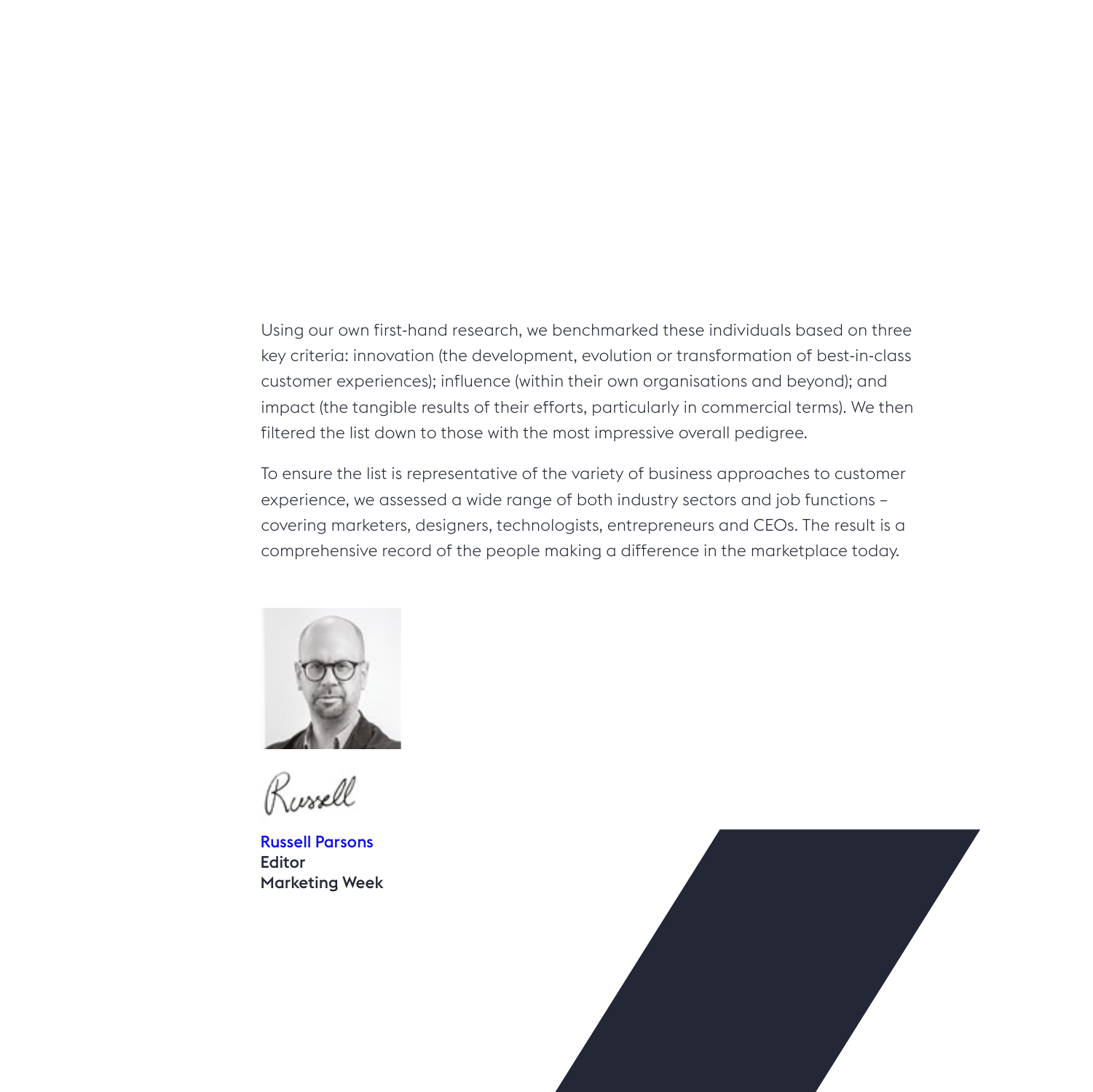

Sarah Barron Chief marketing officer Costa Coffee

You'd be hard-pressed to find a CMO remit as broad as Sarah Barron's. Since 2016, the former Cadbury marketer has been responsible for global marketing and brand strategy across more than 30 markets from the UK to China.

Then there's managing the global brand equity; leading global innovation and add in supervising the digital customer experience, not forgetting store format and design development. All this, and she is a member of the executive board too.

With more than 2,400 stores plus licensed coffee products, continued international expansion' and new corporate owners in Coca-Cola, that to-do list won't be getting shorter any time soon.





# Anna Bateson

# Chief customer officer The Guardian

When newsprint brands are suffering at the expense of their digital counterparts, it helps to get inside knowledge on board. In a 'poacher turned gamekeeper' turnabout, former Google and YouTube marketer Anna Bateson joined Guardian News and Media (GNM) as its first chief customer officer in 2017.

Bateson hasn't so much switched sides as become the glue that brings them together. Her role is to manage partnerships with Google and Facebook as well as oversee events, brand, syndication, subscriptions and all Guardian marketing.

She's already seeing the fruits of the new reader-centric policy that encourages them to become 'supporters' by making voluntary payments, and has stewarded a radical redesign of the newspaper and website. Revenues are up 1% with digital up 15%, overtaking print for the first time.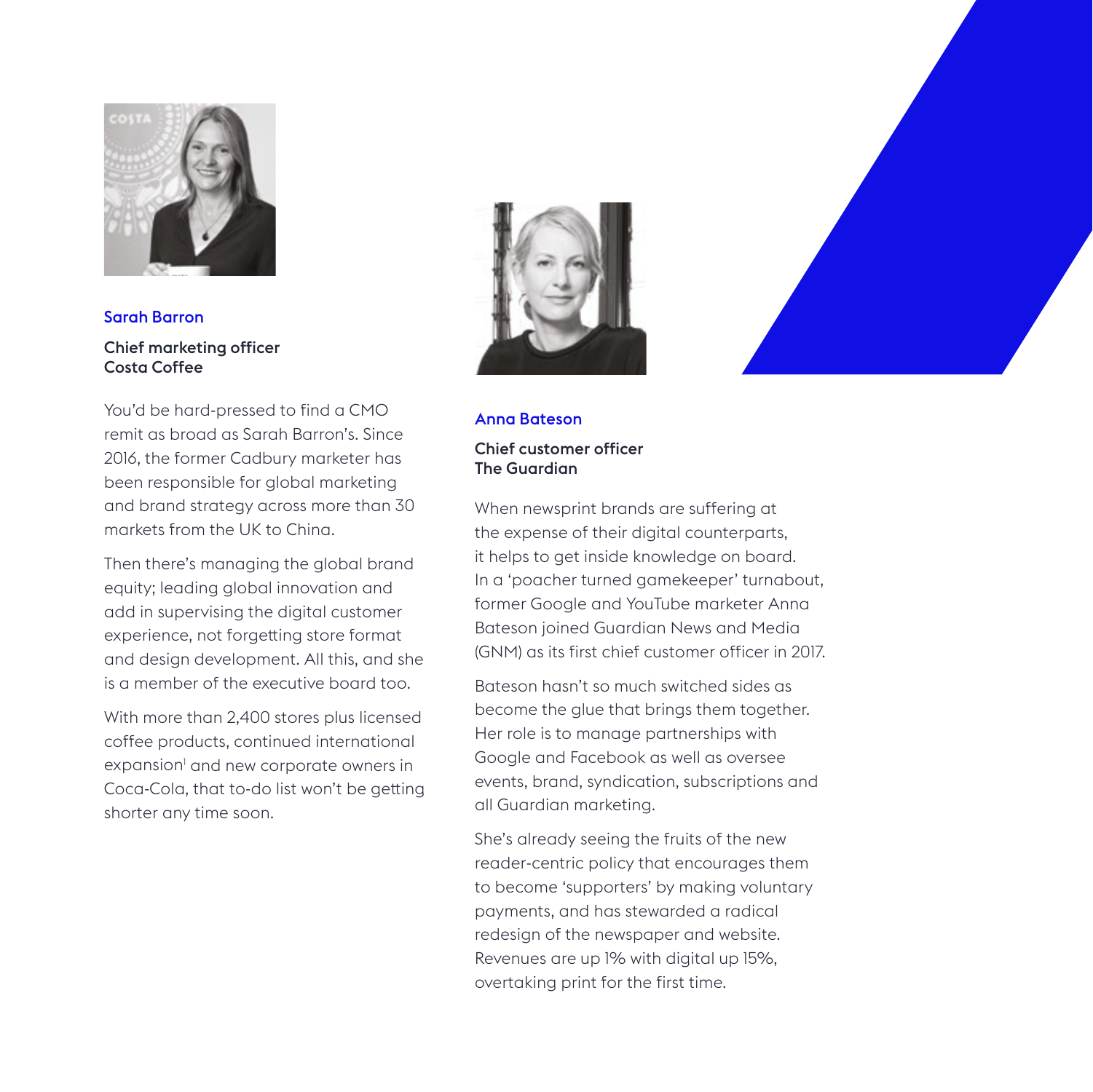

Alessandra Bellini Chief customer officer Tesco

Once the retailer by which all others were judged, a number of missteps saw Tesco's fortunes fall a few years ago. Alessandra Bellini is in charge of reversing that trend.

An experienced FMCG marketer with two decades at Unilever, Bellini has an instinctive feel for what makes customers respond to brands – and what drives them away. Since her appointment in 2017 she has undertaken a complete overhaul of the company's messaging as well as its own-brand positioning. But above all, Tesco will have to live the values she is bestowing on it: "We always say you don't talk yourself out of a problem, you behave yourself out  $\cdot$ ."



Sarah Bentley Chief customer officer Severn Trent

If the chief customer role can be described as all-encompassing, Sarah Bentley stretches that to the very limit. As CCO of Severn Trent, her job description covers retail P&L and group CIO, as well as the small matter of heading up group transformation.

She would describe her remit as customer advocate and change agent, and is thankful to have such a wide-ranging remit. Bentley claims it helps her push for and prove change more effectively than her CCO peers, who are left trying to influence rather than take direct action. Her push towards technology-driven transformation and a keen focus on what customers want ("cheaper bills, not marketing<sup>s</sup>") underpins the utility's strong annual results.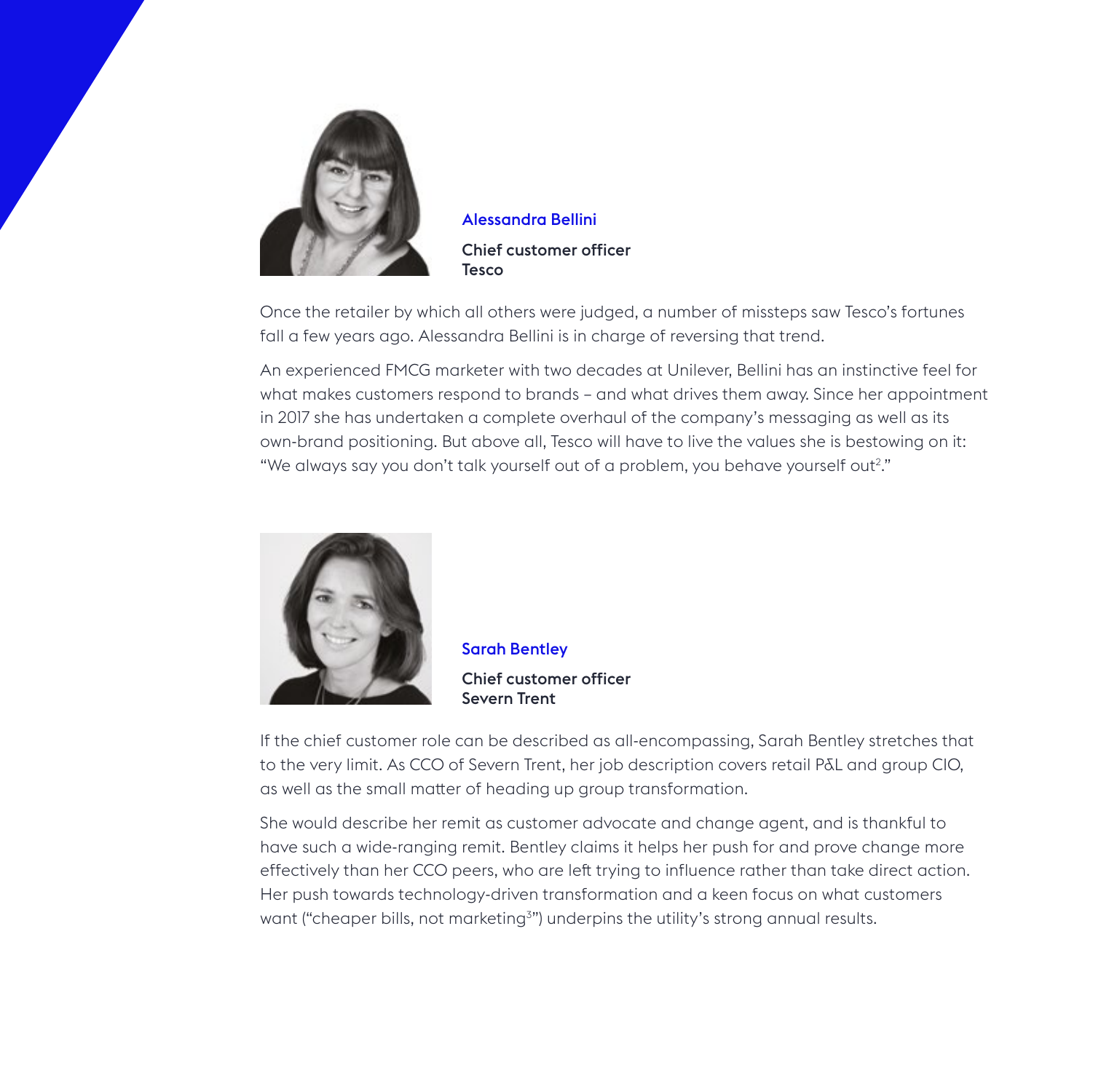

# Tom Blomfield

# CEO Monzo Bank

To be called the future of banking at the ripe old age of 32 isn't bad going, but then, Tom Blomfield isn't one for following convention. Not many financiers start out selling bits and bobs on Hong Kong street corners, for example<sup>4</sup>.

But it's this sort of initiative-taking that has helped him create a banking brand for the next generation that has investors falling over themselves to take a slice of the pie.

His trajectory hasn't been without its hiccups – some stints in staid consultancy and the odd false-start startup. But, like the lurid yet eminently recognisable Monzo bank cards, the Blomfield future's bright.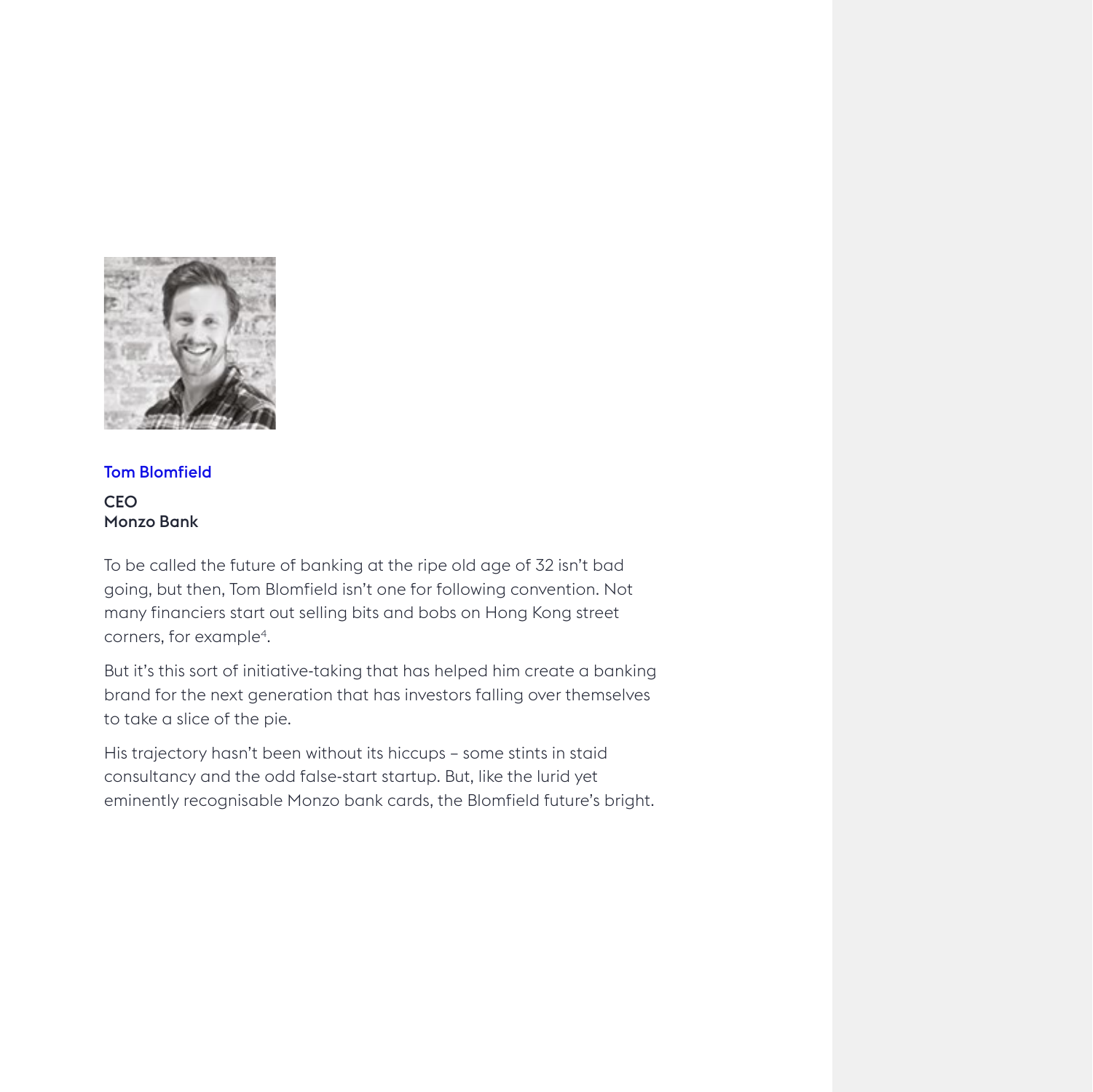

Kerris Bright Chief customer officer BBC

If anyone can get inside the mind of the consumer, it's Kerris Bright. With a PhD in molecular neuroscience, Bright is captivated by knowing what makes people tick. Marrying an analytical mind with creative flair, this former British Airways and Virgin Media marketer is now getting personal at the BBC.

She is charged with driving increased personalisation for BBC audiences, which is no mean feat considering the broadcasting institution reaches just under 400 million people worldwide<sup>5</sup>. In this drive towards a more personal, customisable BBC, Bright oversees both the marketing and audiences function and the licence fee unit, while also playing her part in driving strategy as an executive board member.



Tom Broughton Founder **Cubitts** 

Despite the fact that Tom Broughton himself claims to have a "very emotional<sup>o</sup>" relationship with 'face furniture', his reasons for launching eyewear brand Cubitts are wholly practical.

Firstly, more than two-thirds of the UK population wear glasses. Secondly, they will always need to buy at least one more pair. And lastly, he determined the customer experience was "shit", so he decided to do something about it.

After launching in 2012 at his kitchen table and opening his first retail outlet in 2014, the company doubled in size every year to 2017 and has gone from one employee to more than 40.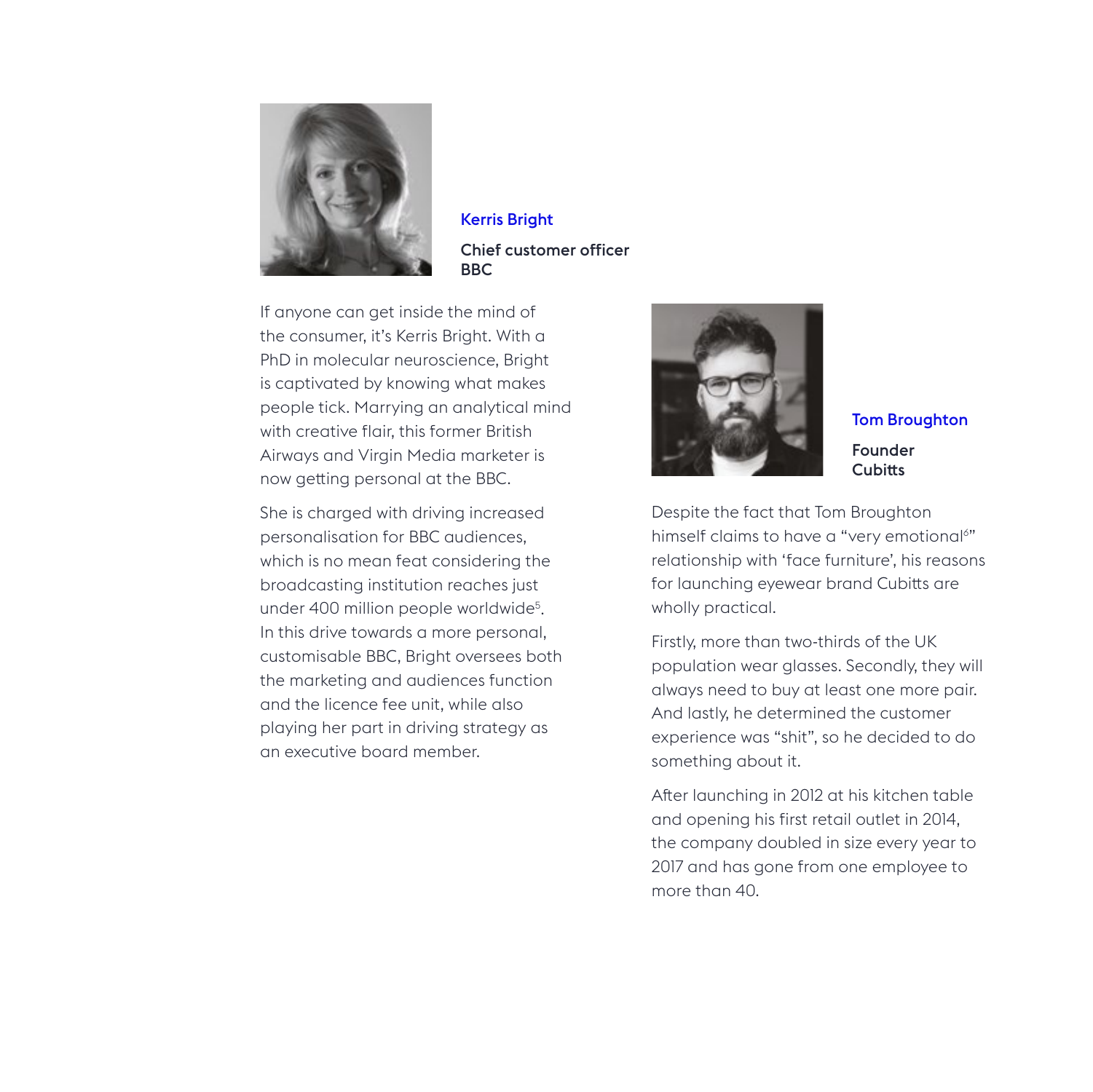

# Lara Burns

Chief digital and technology officer Age UK

One of 2018's top 100 CIOs, Lara Burns has a track record for bringing traditional organisations to the forefront of technological innovation. At the Royal Horticultural Society she managed the 15-strong digital team behind the Grow Your Own iPhone app, which was downloaded more than 300,000 times in its first year'.

For Age UK her challenge has been to digitise the charity's approach while maximising its financial resources. Burns has been behind award-winning initiatives such as the Call In Time befriending service and works closely with CAST, the Centre for Acceleration of Social Technology, to reach the 4.5m older people who have yet to gain digital access to age-related support services<sup>8</sup>.



#### Zoe Burns-Shore

Chief customer officer Yorkshire Water

For a former agency executive, now a board-level marketer, Burns-Shore isn't afraid of going off-script. Before her recent move to Yorkshire Water, she spent nearly six years at First Direct - famously market-leading on customer service. Yet Burns-Shore insisted that neither customer-centricity nor being mobile-first were plaudits the brand aspired to hang its hat on.

"Good customer service comes with the territory – it's just something people expect," she argues. As the quintessential challenger bank marked its 30th birthday, facing a glut of new entrants to the market, Burns-Shore was still encouraging it to keep pushing boundaries, challenging the challengers.

At Yorkshire Water, Burns-Shore will be leading enterprise-wide customer experience strategy and delivery<sup>9</sup>.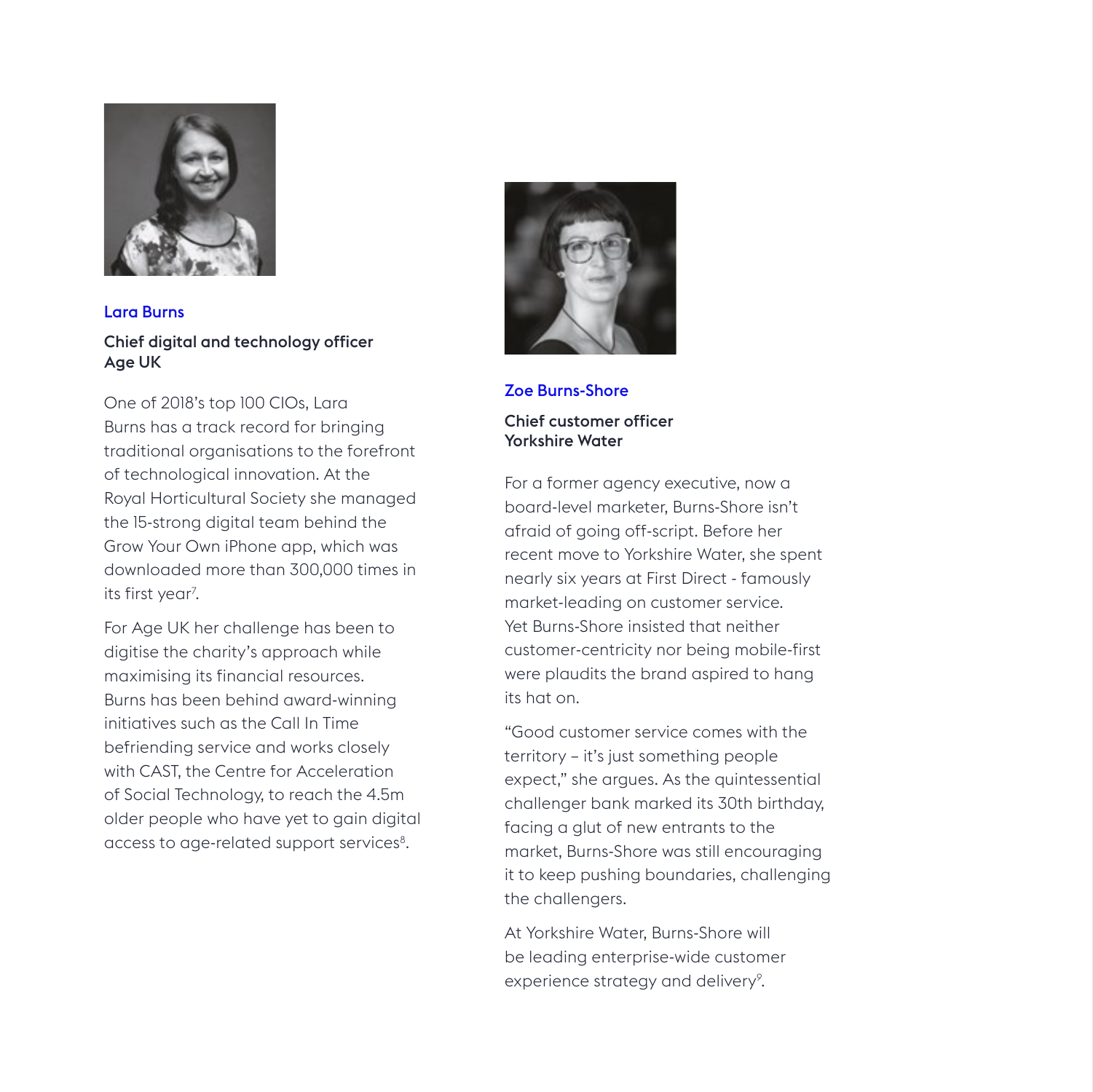

Dave Clark SVP worldwide operations Amazon

With 20 years' service in the Amazon machine, Dave Clark has witnessed every transformation from the day it branched out beyond books to its status as the behemoth marketplace we see today. It recently recorded record quarterly profits of \$2.53bn (£1.9bn).

With his LinkedIn CV at the company beginning from a role based "wherever I was needed<sup>10</sup>". Clark now heads up the retailer's global supply chain and logistics. In today's environment of incredibly high customer expectations, this is a field that may not receive the plaudits and attention of other business functions, but which is clearly crucial to delivering consistent customer experiences.

"In the next 10 to 20 years, businesses will be driven by experts in the supply chain because of technology revolutionising the way customers are served<sup>11</sup>," says Clark.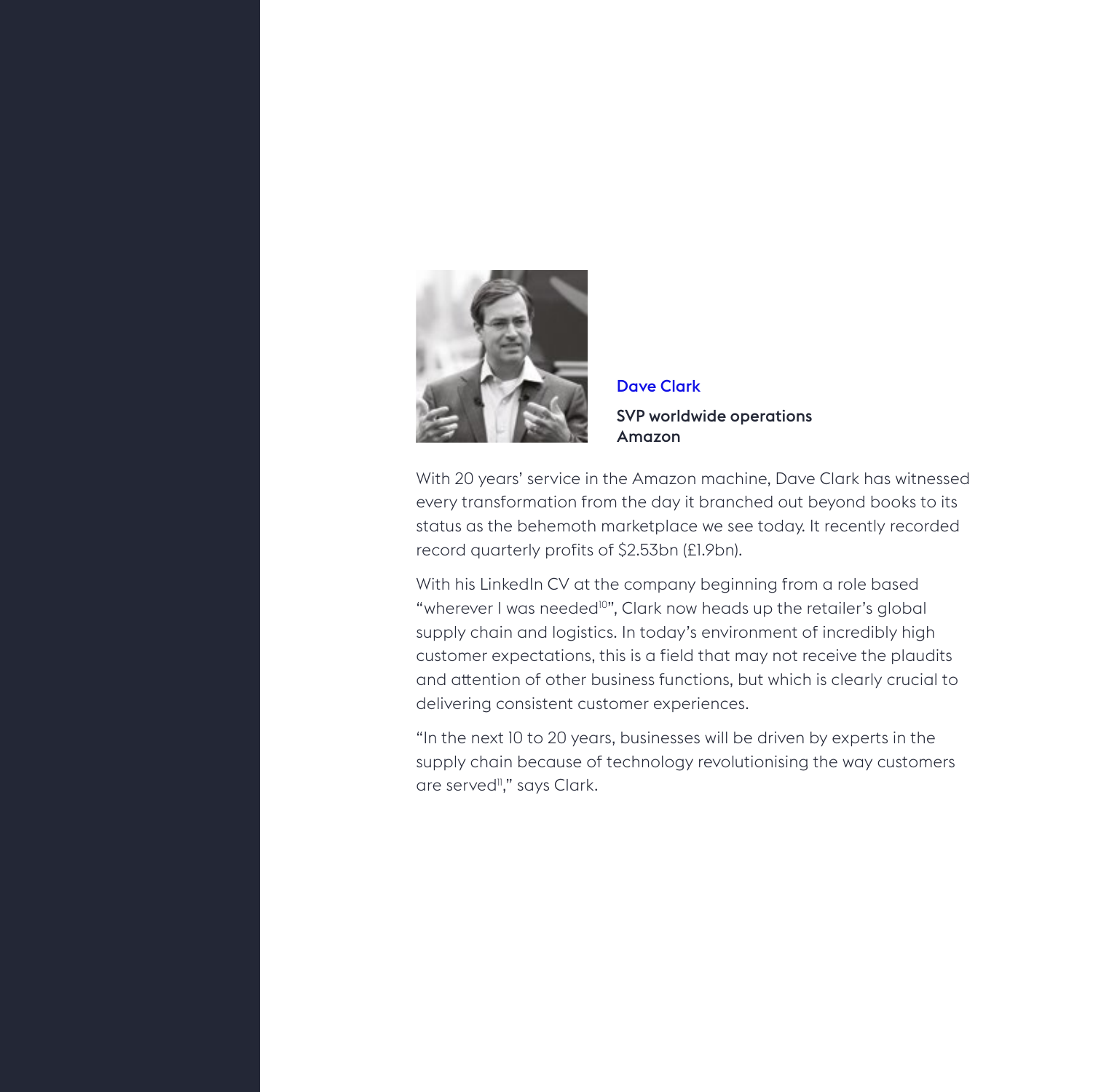

# Andrew Clarke

Global president Mars Wrigley Confectionery

Formerly UK chief marketing and customer officer at Mars, Andrew Clarke embodies the long striven-for goal of many a marketer – not just making it to the board, but in a general management role. Promoted in 2018 to lead Mars's confectionery business globally, Clarke has reached these dizzy heights with his "track record for driving ambitious change while delivering results<sup>12</sup>," according to his CEO, Grant F Reid.

His sector is not without challenges, but with 18 years' experience at Mars, he is surely one of the best placed to meet them. Espousing a practice of 'agile long-termism', he cites the company's decentralisation and private ownership as a boon to potential innovation that will help him and his team respond to "changing customer dynamics<sup>13</sup>".



Jack Constantine Chief digital officer Lush

Under Jack Constantine's stewardship, Lush has been on an organisational shift from bath bomb to tech bomb.

With the brand already a regular fixture at the top of KPMG Nunwood's Customer Experience Excellence list, Constantine hopes to improve the customer experience still further by introducing an app-based payments system. It allows salespeople to roam the store, serving customers quickly and increasing capacity for more product.

The Android-based tablet till, built on opensource software, is the first of its kind on the UK high street and offers a personalised mobile checkout that will eventually roll out to its 950 stores worldwide<sup>14</sup>.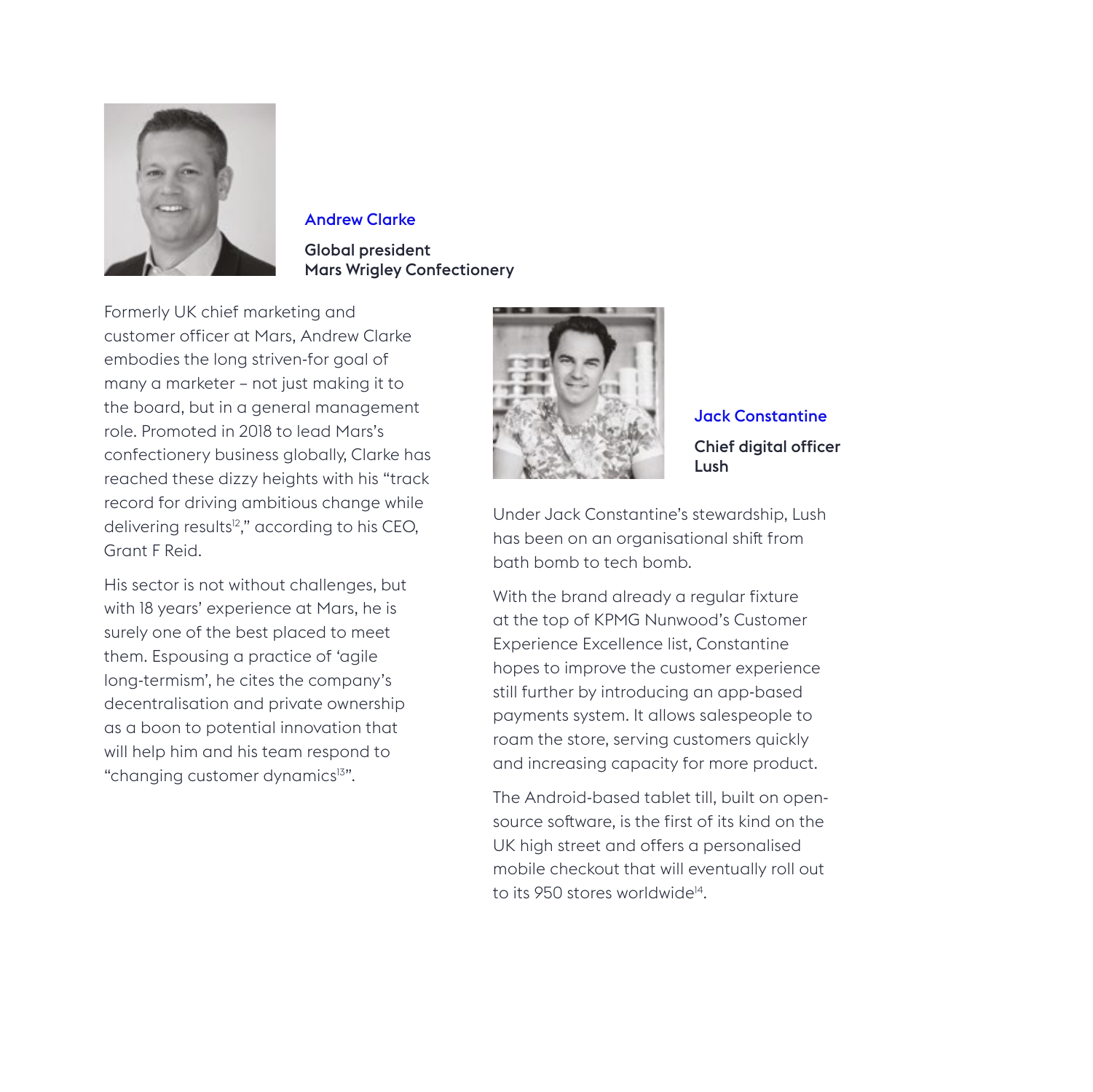

Tom Daniell Retail and brand marketing director Aviva

Tom Daniell's promotion from a digital role to covering retail and brand reflects the fact that Aviva is looking to break out of the customer-unfriendly status quo. He is behind the insurer's 'Digital Garage', a hub that created the award-winning MyAviva and Ask It Never functions.

Stocked with analysts, data experts and tech gurus from all walks, not just insurance, Daniell is insistent that the Garage isn't innovation for innovation's sake. It drives the Aviva business, including trading, sales and customer retention, with its own P&L.

Aviva wants to address the biggest pain points in insurance. Daniell has proved he's doing much more than just tinkering under the hood.



Peter Duffy Chief customer officer Just Eat

Recently recruited from easyJet, Peter Duffy is recognised as bringing marketing-driven growth not only to the airline but to other blue chip brands including Barclays and Audi UK15.

As easyJet's chief commercial officer, he was responsible for driving the brand's customer experience focus and digital innovations, as passengers show an increasing preference for making and managing their bookings on mobiles. Profits and customer numbers have both recently soared.

Announcing his appointment to the newly created role of chief customer officer at Just Eat in mid-2018, the company pointed out he was arriving during an "important phase of growth for the business across all our markets". As the take-away company moved into the FTSE 100 for the first time in 2017<sup>6</sup>, Duffy's customer experience expertise and growth track record will be welcome.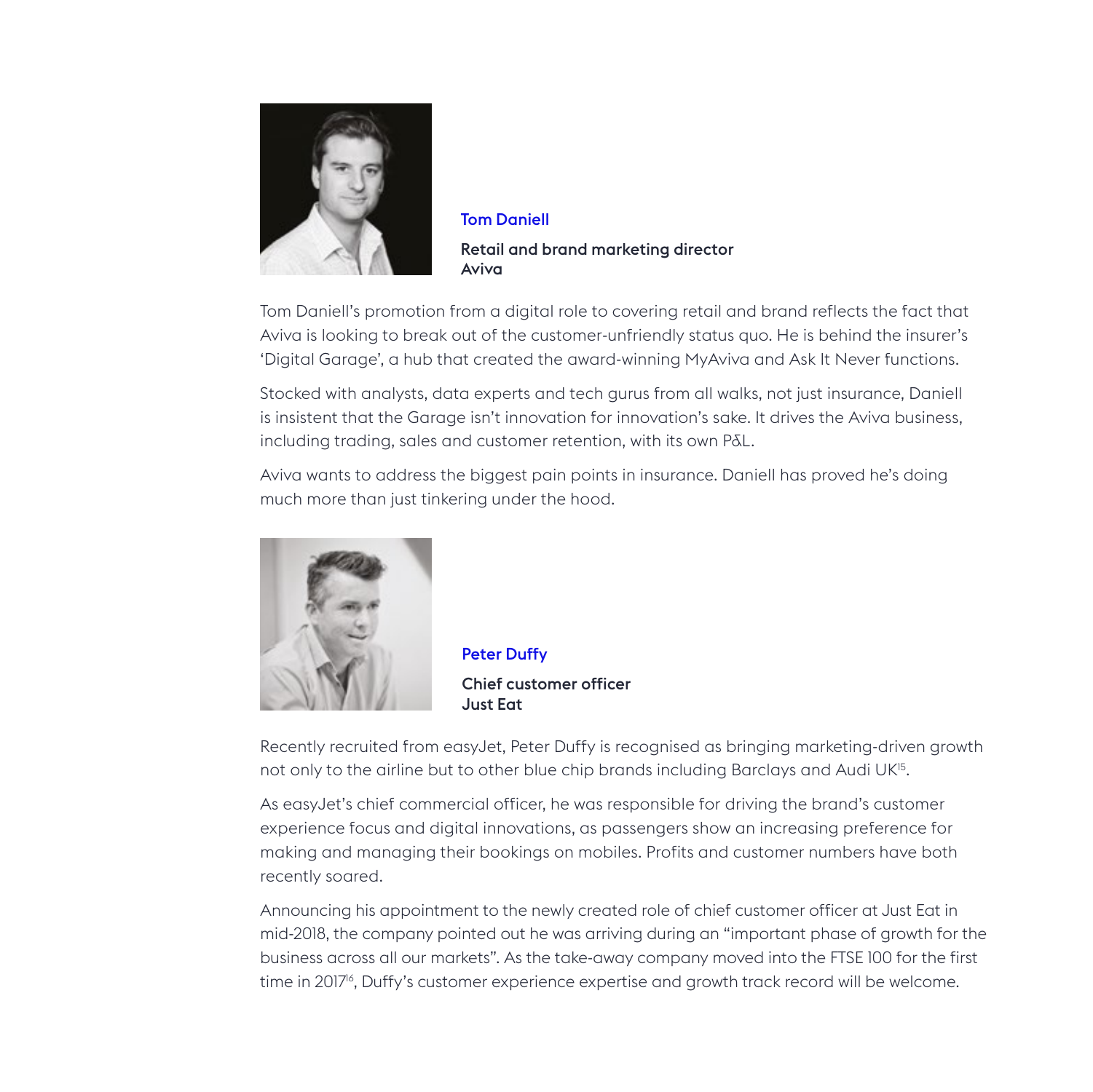

# Kristof Fahy Chief customer officer Hostelworld

Kristof Fahy's career has been less of a path, more a professional jigsaw – each new appointment finding a missing piece of experience, whether it was joining Yahoo to bolster his digital knowledge or William Hill to understand the fast pace of the gambling world<sup>17</sup>.

In early 2018 he packaged up that experience and brought it to the newly created customer role at Hostelworld, extending his remit beyond marketing into data and analytics. "There is so much more that can be done for customers now and in the future," he says. "The opportunity is to get smarter when it comes to interacting and engaging with them."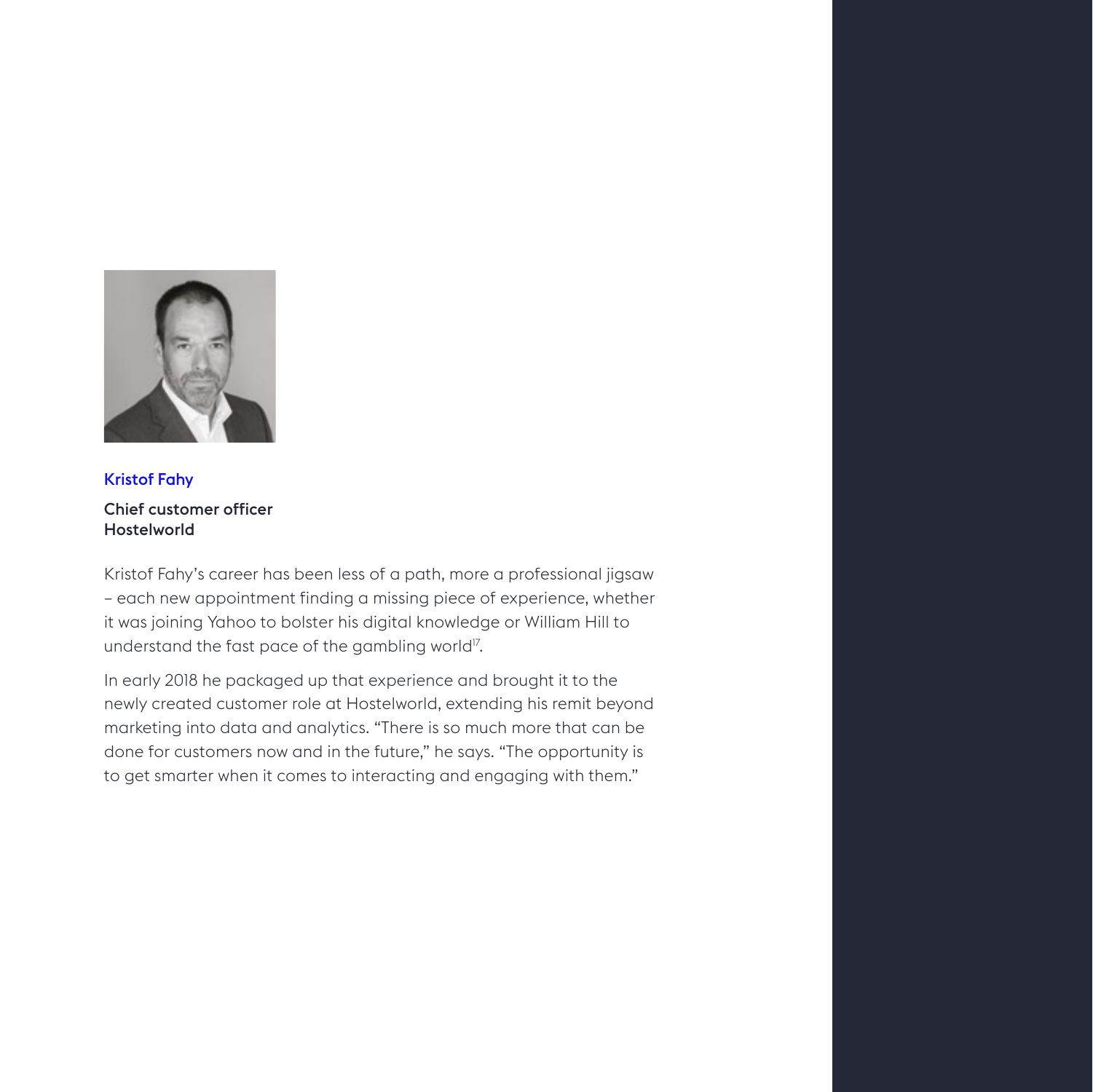

# Mark Fells

# Chief customer officer **Whithread**

Mark Fells takes his leisure seriously. With a background of marketing roles across travel and hospitality, his latest sees him take the customer helm for Whitbread's Premier Inn & Restaurants division.

Having been behind the Premier Inn brand in a number of marketing capacities since 2011, Fells has seen it take TripAdvisor's certificate of excellence and Which?'s toprated hotel chain<sup>18</sup> and travel brand of the year. Brand Finance ranks it as the world's strongest hotel chain brand.

The customer role is key as Premier Inn's success to date is due to the emotional connection it makes with customers, backed up with its promise of 'A good night's sleep, guaranteed' and its life-event advertising.



# George Goley Chief technology officer Sainsbury's Argos

George Goley believes more is more. The merger of Sainsbury's with Home Retail Group makes Sainsbury's Argos the UK's biggest non-food retailer. Goley sees this as an opportunity to work with more colleagues, enable more stores to use technology and have "more fun<sup>19</sup>".

Goley brings serious retail technology experience from across the pond, having worked at both Sears and Amazon.com. In 2012 90% of Argos's transactions came from its catalogue, whereas by 2018 60% were online and 80% of those came via smartphone or tablet, making it Retail Week's Tech Retailer of the Year 201720.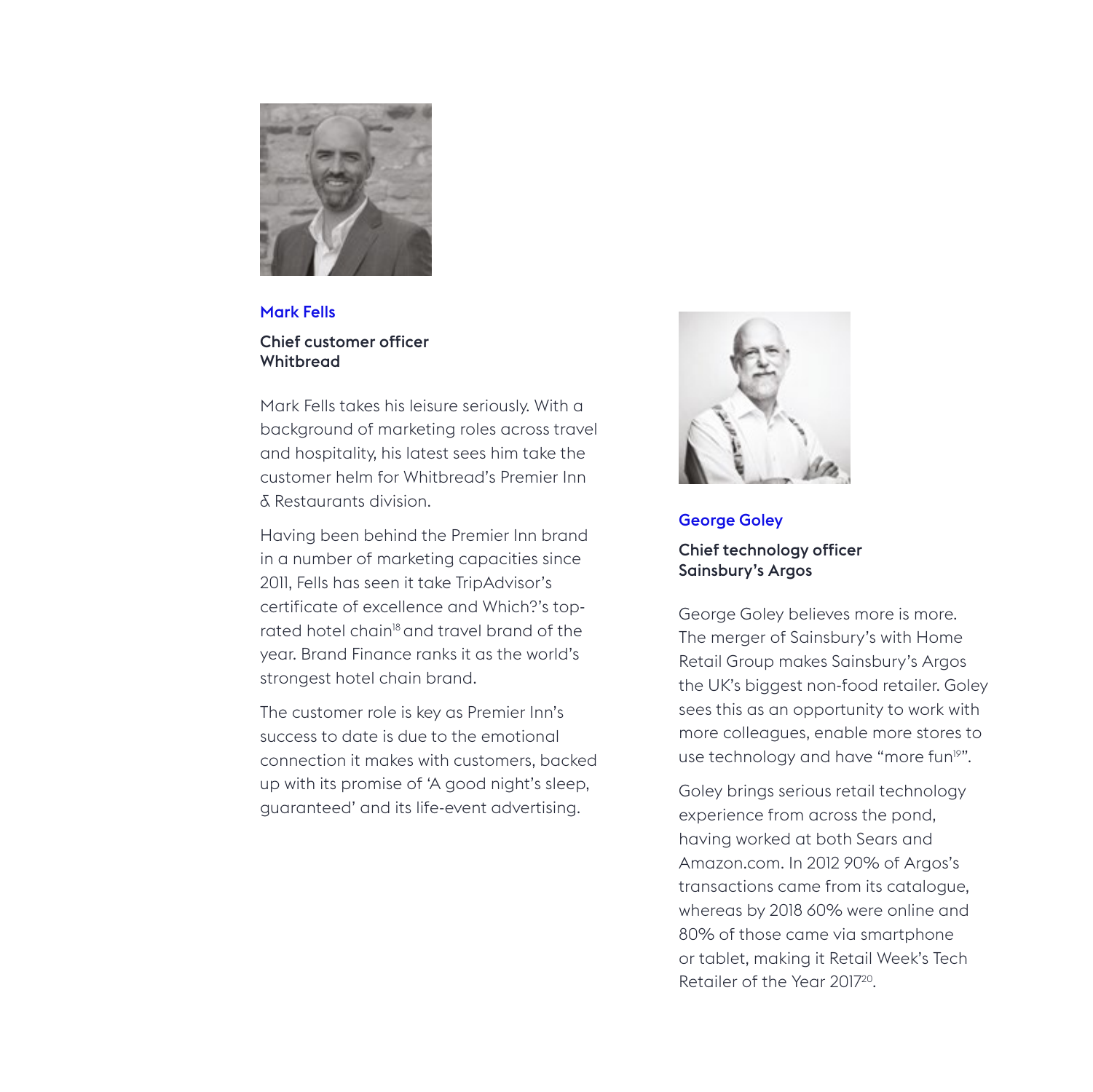

# Sinead Greenaway

Chief technology and operations officer **IJKTV** 

For a broadcaster to achieve growth from £29m to £90m over eight years in a competitive ad market is no mean feat<sup>21</sup>. To sustain it is even more impressive. This is down, in large part, to the efforts of Sinead Greenaway and her team.

Since joining from a consultancy role in 2015, Greenaway has been bringing about organisational change that will help UKTV deliver the next generation of video on-demand (VOD) products.

From 2017 she has focused on bringing linear and VOD together in the business and developing tools to enhance and measure viewer data – a year-long project that takes most other broadcasters nearly a decade to do<sup>22</sup>.



Mark Holt Chief technology officer **Trainline** 

All too often the train causes strain but Mark Holt is on a mission to change that. Harnessing massive amounts of traveller data, Trainline is working on a range of predictive tools that will allow users to find the quietest carriages, the most efficient routes and the best prices $23$ .

In 2016 Holt was working on getting Trainline cloud-bound. The results speak for themselves, from one product release every six weeks to 150 in a week – 800 times more agile24.

From bots to smartphone barcode tickets, Holt describes Trainline's resulting innovations as "a train ticket that Harry Potter would carry<sup>25"</sup>.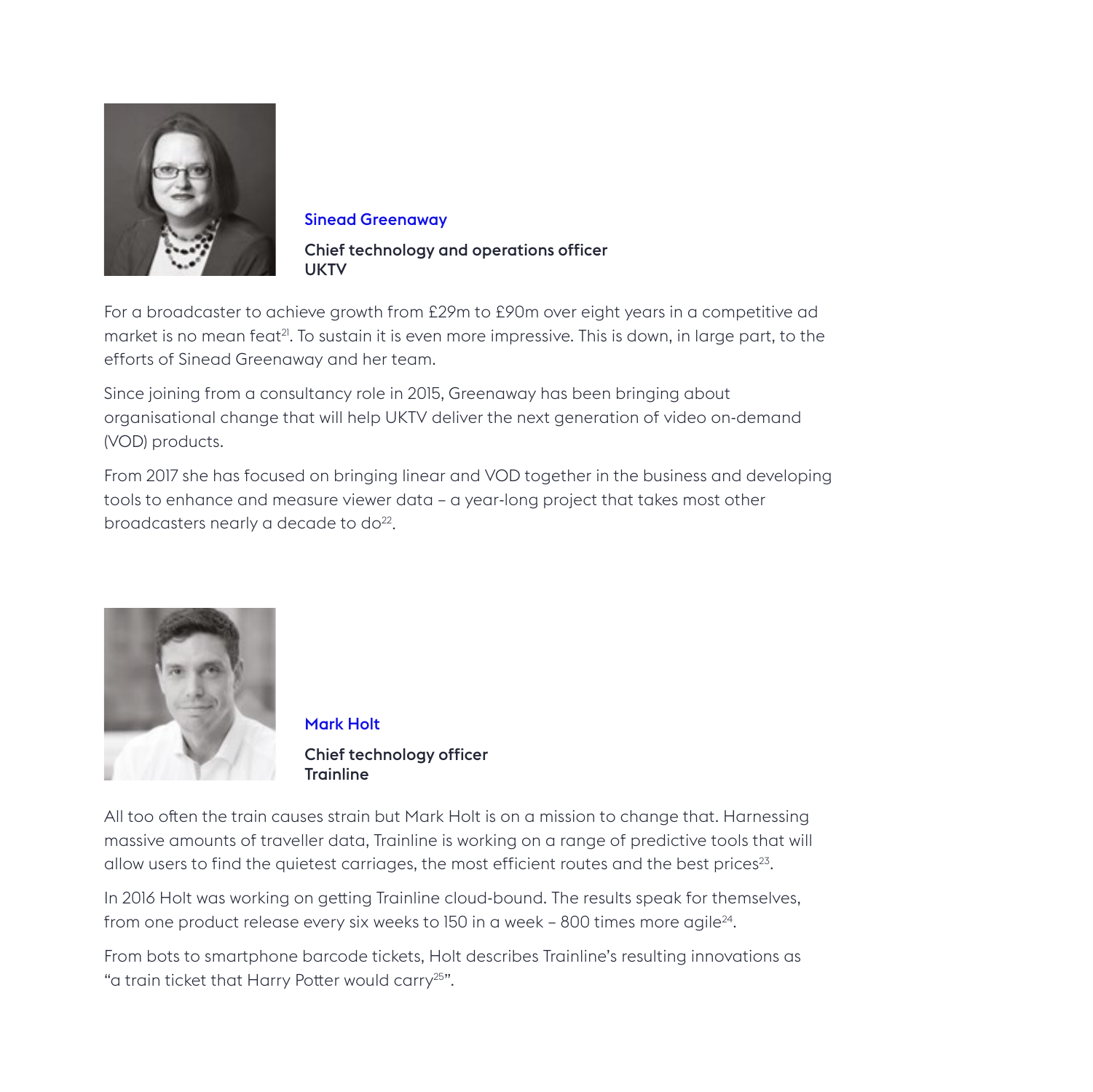

# Craig Inglis

Customer director John Lewis

Already John Lewis's top marketer, Craig Inglis also became marketers' top marketer when he was named the 2018 chair of The Marketing Society<sup>26</sup>.

He will forever be known as the man in charge of the retailer's iconic Christmas campaigns but he has many more strings to his bow. Appointed customer director in 2015, the role was expanded to include oversight of the website, store development and design.

Difficult trading conditions on the high street will certainly test his mettle but a dip in profits recently masks significant IT investments – and the fact that the much-loved department store has held up better than most bricks-and-mortar counterparts thanks to its highly flexible delivery and returns services.

The review that expanded Inglis' remit in February 2017 is widely believed<sup>27</sup> to be the retailer's first salvo in adapting to a changing retail landscape.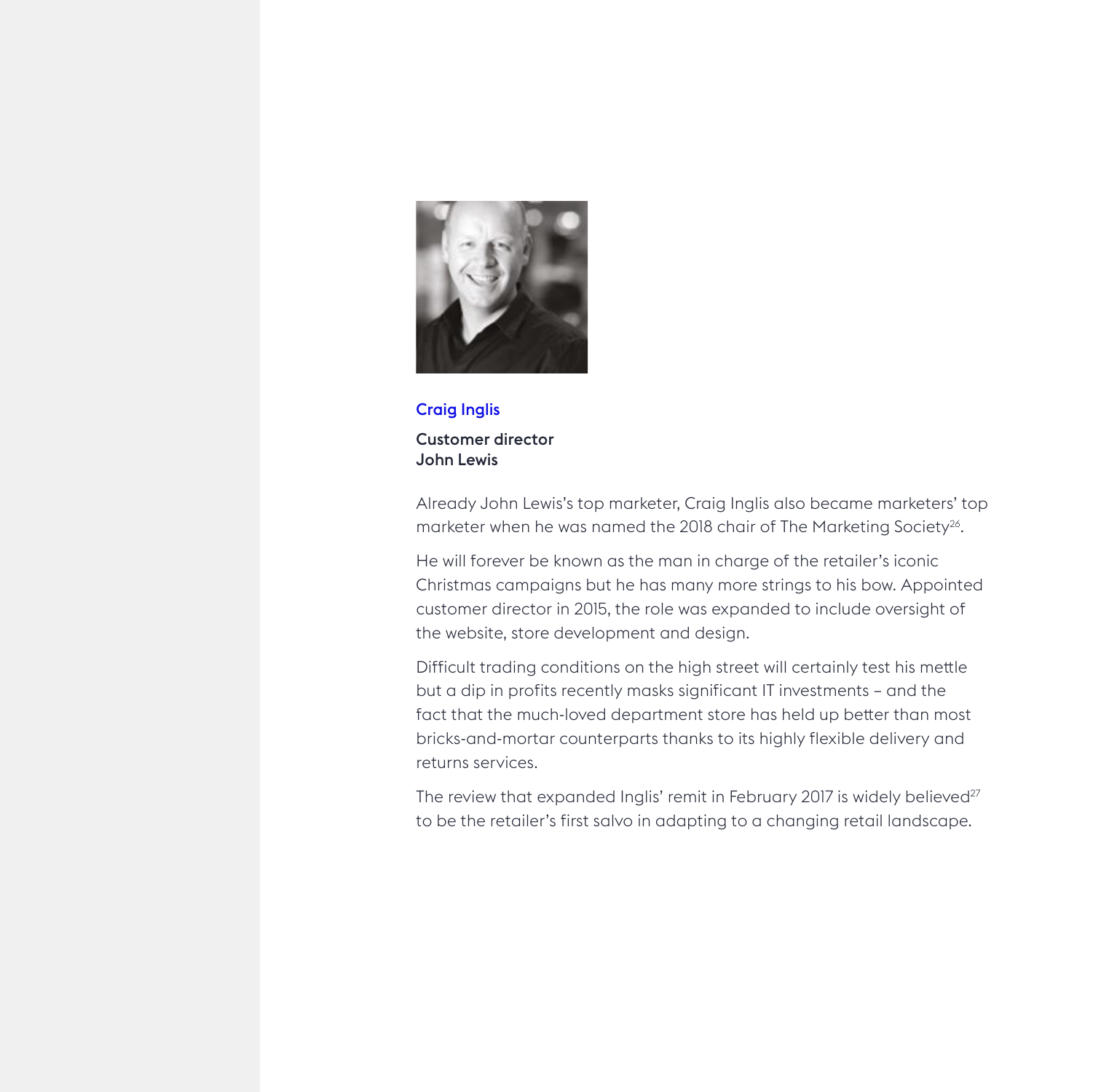

Margaret Jobling Group chief marketing officer **Centrica** 

Utilities customers may welcome the application of science to their energy supply, but not many would expect to find it in the marketing department. That said, Margaret Jobling brings an analytical mind from her former life as a research scientist to the gnarly issue of data, to extract what really matters to customers.

She has weathered the tricky issue of bringing a consumer product approach to the intangible and usually deeply unsexy business of energy. Helping the company launch internet of things initiatives such as Hive and folding in service elements such as the Dyno-Rod sub-brand, Jobling leads a team of around 50 marketers in delivering a "digital-first, always-on, personalised" service and accelerating top-line growth for shareholders.



# Ed Kamm Chief commercial officer First Utility

A keen eye for a great deal is what has defined Ed Kamm's career, first at Lastminute.com and for the past six years with First Utility. Moving across several executive functions from CMO to chief commercial officer, Kamm has overseen the expansion of the UK's biggest utility challenger brand outside the 'Big Six'.

Though the low-cost ethos is still at the heart of Kamm's delivery to customers, he's aware that price isn't everything. Initiatives he's overseen include the move to a 'multi-utility' and bringing technology into customers' homes to make energy savings. That's why First Utility is the first utility to win 2017 Customer Service of the Year<sup>28</sup>.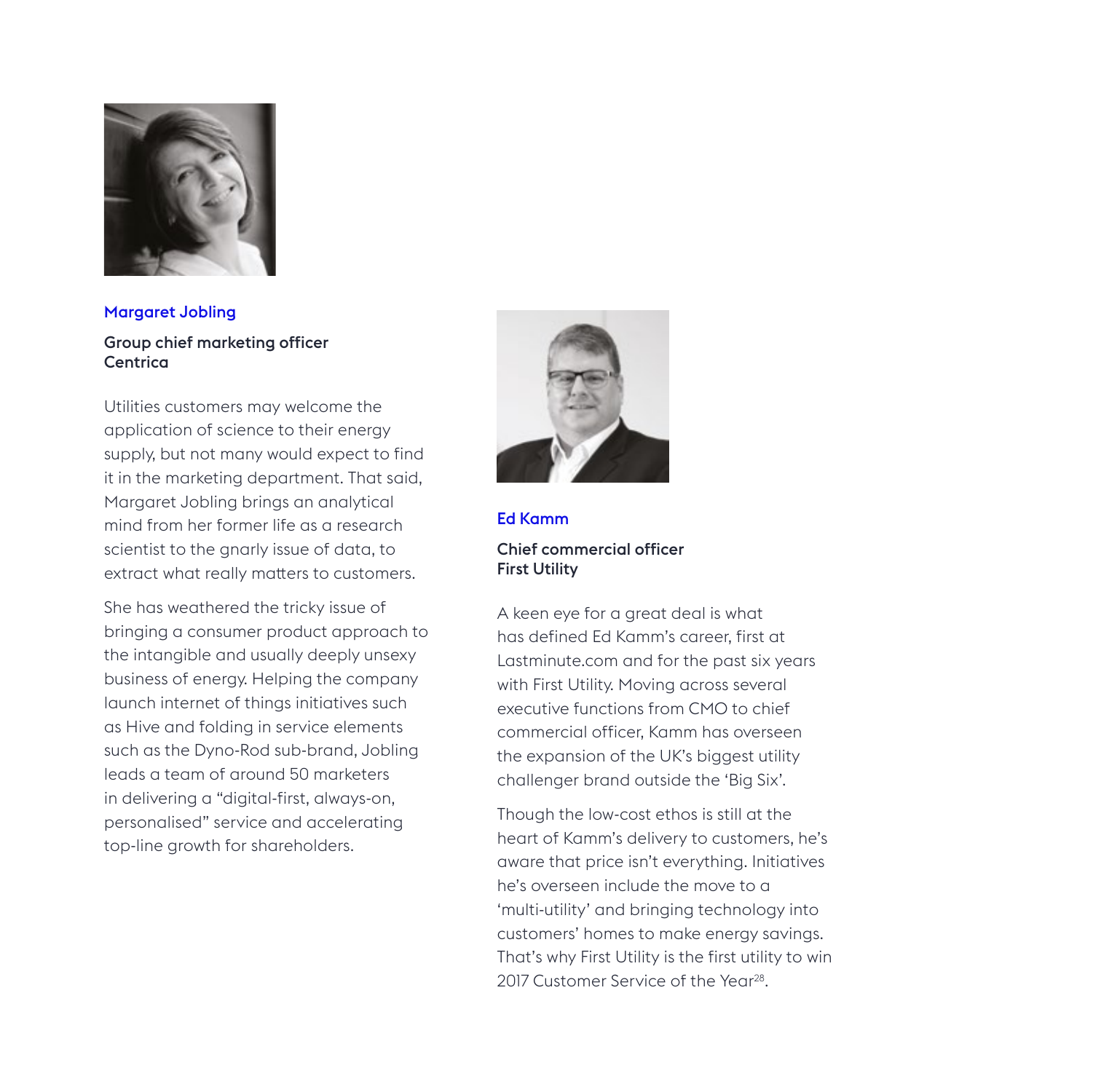

Mark de Lange Founder & CEO Ace & Tate

When is eyewear art? When entrepreneur Mark de Lange launches a creative fund to support emerging artists and give back to the creative community<sup>29</sup>.

De Lange originates from the less-than-creative world of investment firms but in 2013 launched Ace  $\delta$  Tate in response to an industry he felt had become "stale and dusty<sup>30</sup>", inspired partly by his entrepreneurial, shoe-making parents.

On top of passions for art and craftsmanship, De Lange is pushing for accountability within Ace & Tate, having commissioned a research project on identifying the most harmful parts of the company's value chain and seeking alternatives<sup>31</sup>.



Phil Lewis Director of digital experience Boden

Credited with reviving the stultified catalogue market, Boden recognises that its core yummy mummy customer set doesn't have time to sit flicking through pages of jersey wraps and Henley tees. Enter Phil Lewis, brought in by Boden's CEO to take the best of the catalogue multi-channel, allowing mobile browsing, image recognition, chatbots and mobile payments<sup>32</sup>.

Lewis's CV blends tech with high fashion, with past roles at IBM and Ralph Lauren, latterly in charge of the brand's global digital replatforming. The metaphor he uses for digital transformation is a rather visceral description of the process of metamorphosis – "where the caterpillar goes blind, eats itself, creates a pool of goop and becomes a butterfly33" – implying his task is dramatic, but ultimately worthwhile.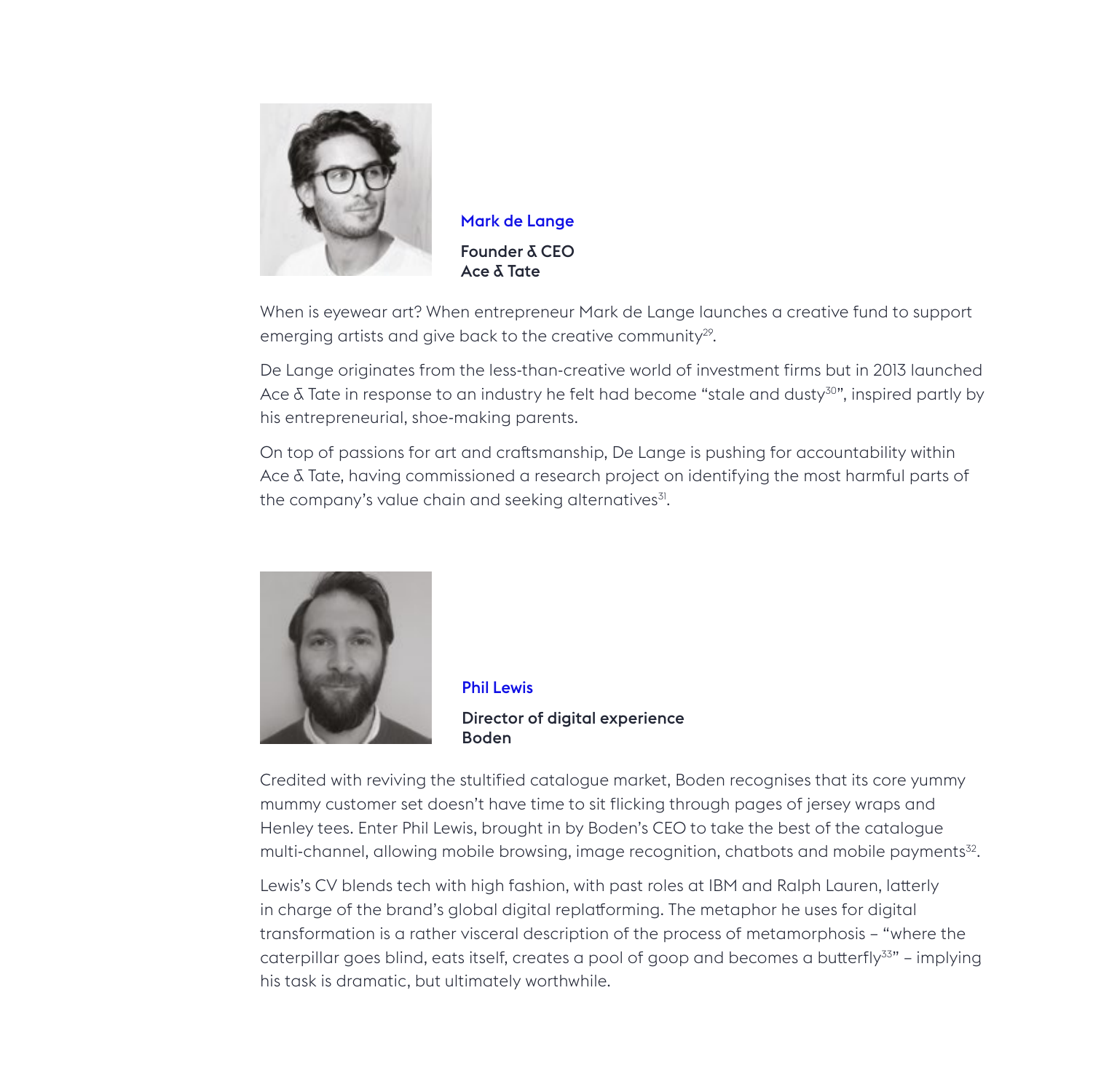

# Emma Mead

Group digital director Holland & Barrett

Emma Mead is not one to hang about. Her speciality is bringing traditional retailers bang up to date on digital customer experience, and once she's got a project in hand, she moves fast. First in Mead's sights was Asda Direct, which she got up and running in nine months, and now she's moving with the same vim and vigour to turn high street health store Holland & Barrett into a fully omnichannel environment.

Fortunately, she says the retailer is a fast follower and therefore ready to get on board with her plans, including the launch of Healthbox, a subscription nutrition package. The company aims to reach £1bn turnover by 2020, helped no doubt by a daily dose of Mead.



Belinda Moore Marketing and communications director E.ON

Belinda Moore doesn't just lead customer experience at board level for one of the 'big six' utilities companies; having sold in E.ON's new 'un-utility' positioning, she has helped ensure it leads its five major rivals on consumer perceptions, according to YouGov's BrandIndex tool.

Moore's belief is that it isn't enough just to try to change the customer service aspect of utilities companies; they have to change the whole way they operate if they're to gain trust and loyalty. Harnessing energy from the air sounds like science-fiction, but Moore firmly believes truly serving customers is about exploring every option. With bespoke energy solutions for every customer in mind, Moore is subverting the genre and she's having a gas.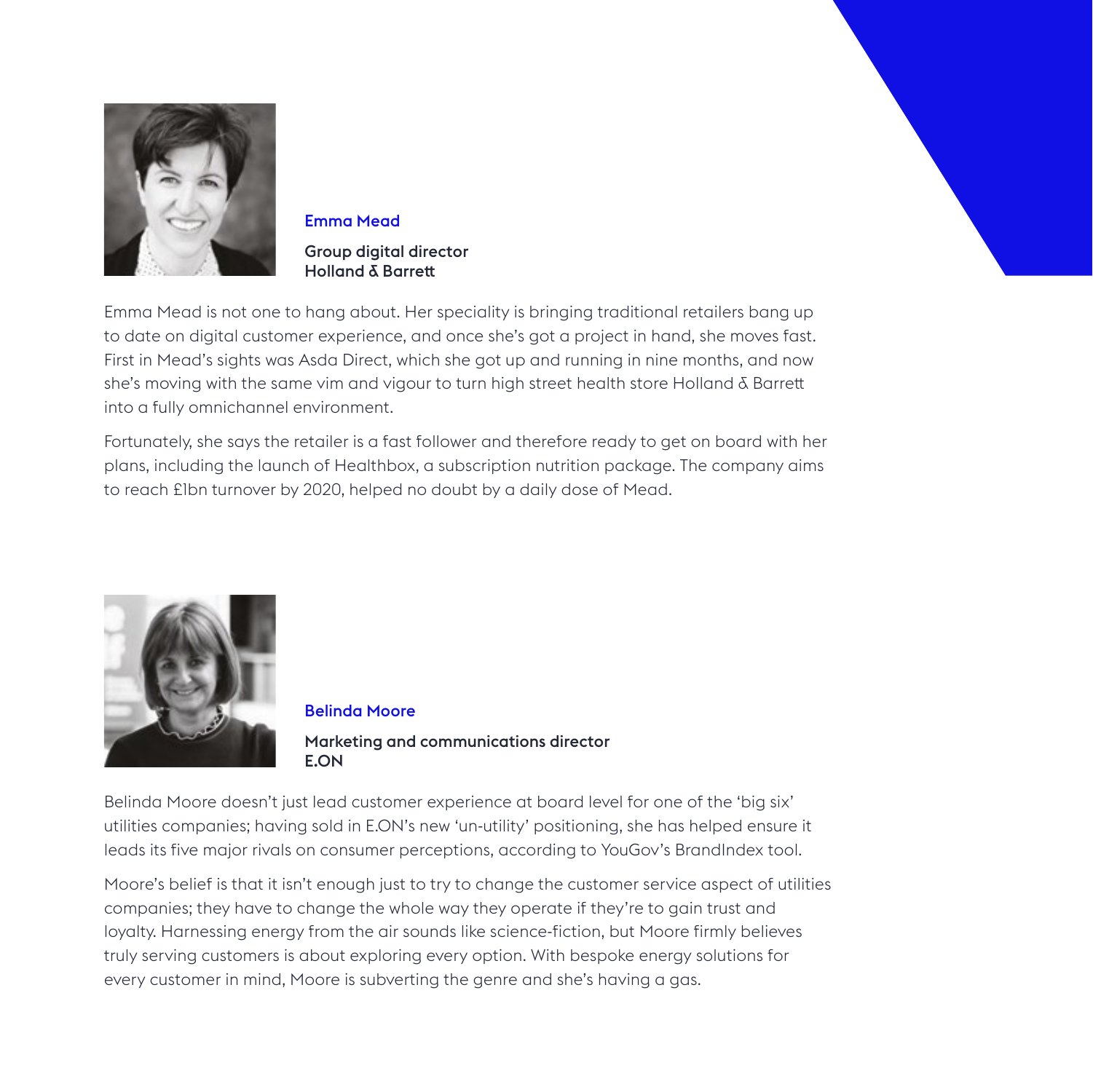



#### Bec Mortimer

# Director of marketing Netflix

Bec Mortimer has entertainment running through her like a stick of rock. Over a 20-year career, she has worked on some of the biggest properties in cinema including the Jason Bourne, Harry Potter and Twilight franchises<sup>34</sup>.

Since 2013 she has been convincing customers to switch their film viewing habits online, overseeing Netflix's rise in the UK from an online video store sending DVDs in the post, to a digital powerhouse.

In early 2018 Netflix overtook BBC iPlayer in YouGov's BrandIndex<sup>35</sup> ranking of consumer brand perceptions to take third place among the UK's top brands. The reason, according to YouGov, is "how effective it has been in delivering its 'quality original content' message to both new and existing viewers<sup>36"</sup>.



Simon Mottram CEO Rapha

Starting with a hard-won £140,000 in 2004 (no Kickstarter and 200+ meetings)37, Rapha has since racked up 37 factories and a £200m sale to Walmart heirs in 2017.

Founder Simon Mottram still retains a small share of the business he started, as well as keeping the CEO's metaphorical yellow jersey and he doesn't plan on slowing down any time soon.

A self-confessed Mamil (middle-aged man in Lycra), Mottram insists Rapha's success couldn't have happened if a passion for cycling – and translating that into the customer experience – wasn't coursing through his veins: "This business couldn't have been built if it had been set up by someone with just a spreadsheet. We really love what we do<sup>38</sup>."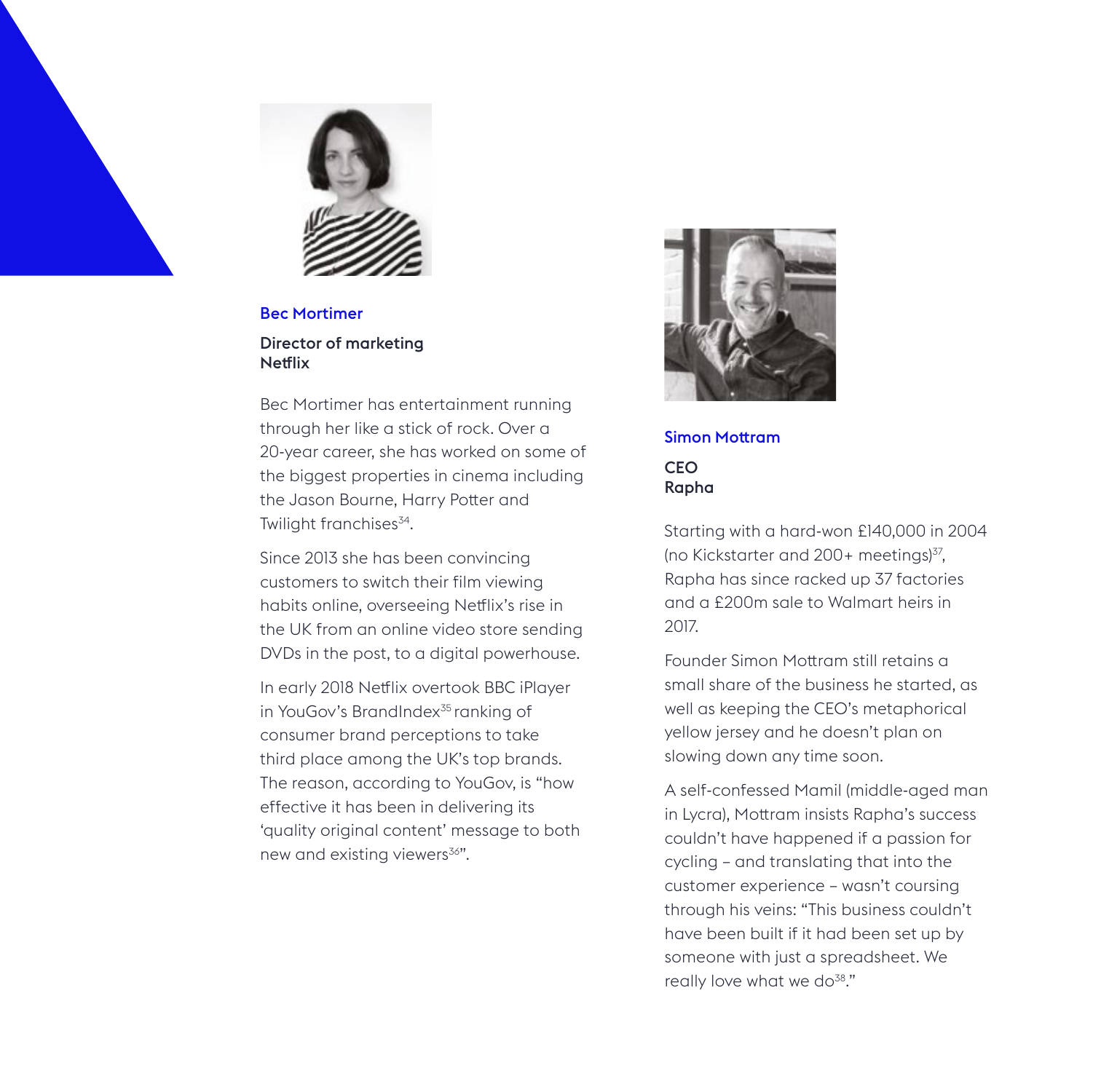

# Anne Murphy

Chief customer officer Walgreens Boots Alliance

Now six years into her role as UK and Ireland commercial director for Boots, Anne Murphy also holds the role of chief customer officer in its partnership with US chemist Walgreens – a new position created in 2016 with responsibility for leading the global commercial strategy across the US, UK, Europe, Latin America and Asia<sup>39</sup>.

Prior to joining Boots, Murphy served as managing director of Birds Eye where the power of relationships with customers was already on her radar: "Sometimes people get very immersed in the business agenda and don't necessarily invest as much time in thinking about the people agenda. It's intrinsic to great business performance<sup>40</sup>," she says.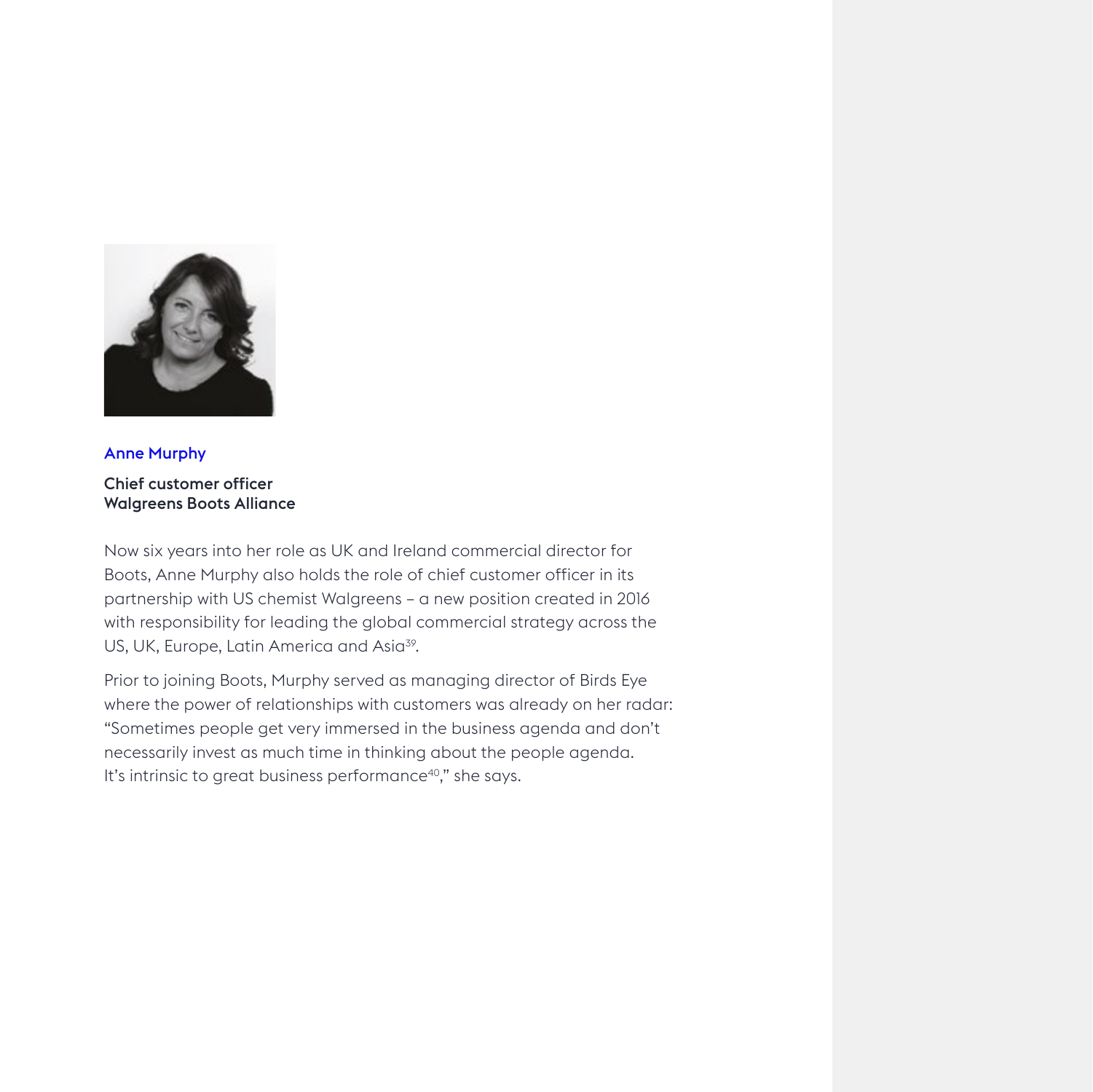

#### Kenyatte Nelson

### Chief customer officer Missguided

The Missguided clothing brand is taking fast fashion to new levels with former Very and P&G marketer Kenyatte Nelson at the helm. Responsible for the online retailer's partnership with reality TV sensation Love Island, Nelson has engineered a culture of instant gratification for the Instagram generation. Sales to the company's core 16 to 29-year-old audience shot up by 40% during the crucial 7pm to midnight period when the show aired<sup>41</sup>

But Nelson's strategy extends far beyond making a quick buck. As at Very, where he helped the brand achieve double-digit sales growth, he is now focused on profitable growth that will help scale Missguided's digital brand both on and offline.



#### Iain Noakes

# Chief customer journey officer The Economist

The first to take up this position at the publisher, Iain Noakes' role as journey officer means linking all the channels and platforms that deliver The Economist experience to audiences around the world. When exploring what the potential size of that audience might be back in 2015, he arrived at a modest 131 million42.

With initiatives such as a content hub and more interest-driven ads for the publication's discerning audience, Noakes attracted more than 4 million new prospects in his first year and by 2017, digital subscriptions had risen by 24% year on year and with no increase in spend<sup>43</sup>.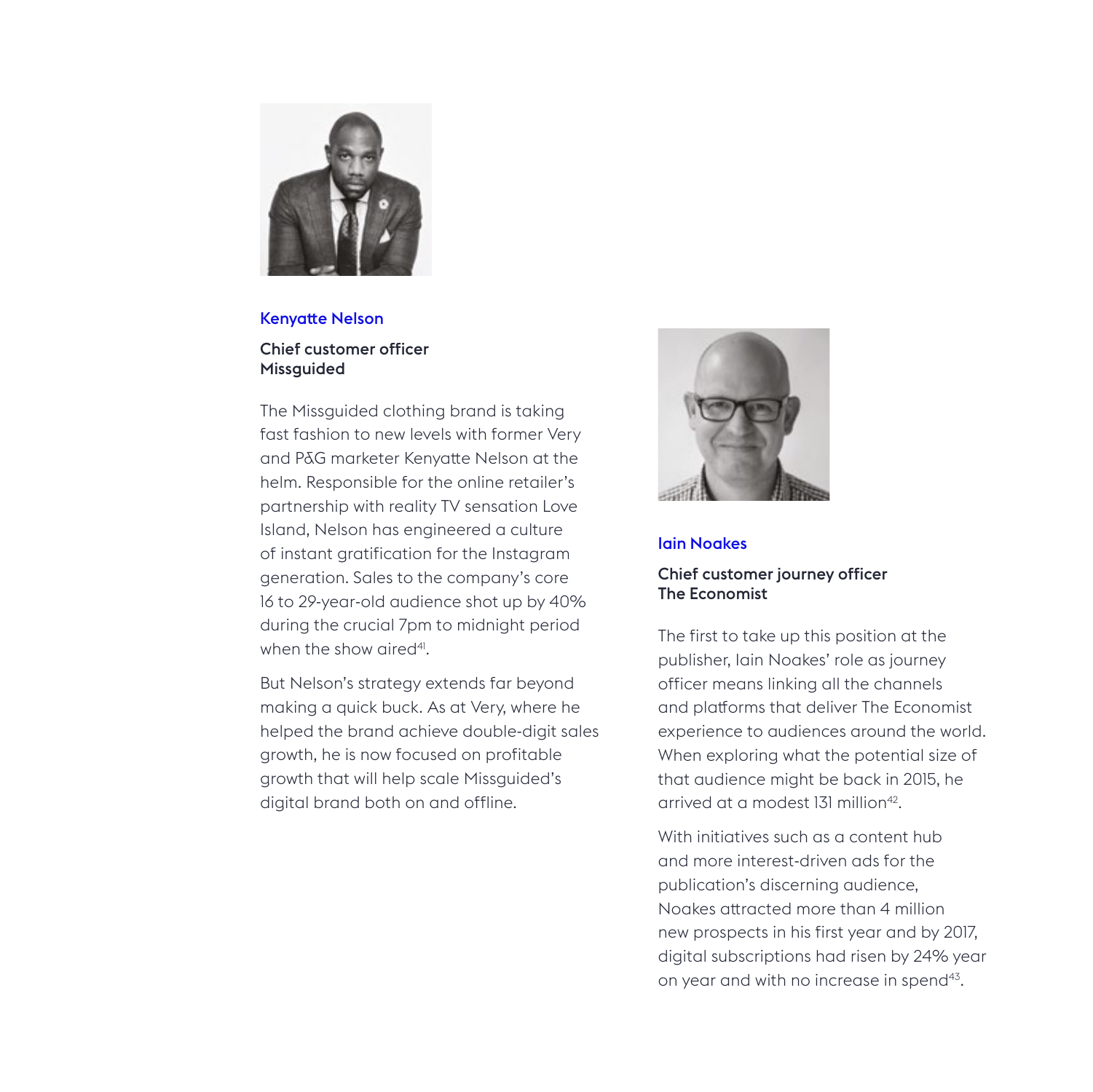

# Heather Payne

Chief technology officer Avon

Avon, the 130-year-old manufacturer of household and personal care products, made a statement of intent this summer when it commenced an innovation programme driven by a newly formed 'digital board'. It plans to become a 'fast beauty' brand, transforming the digital capabilities of its representatives and improving interactions with consumers, including personalised shopping carts that can be shared by Facebook and WhatsApp.

Among its most significant hires was chief technology officer Heather Payne, who joined from MailOnline and Daily Mail publisher DMG Media. There, she had been responsible for transforming technology processes and co-creating the innovation strategy.

Payne has perhaps the key ingredient of any CTO - the ability to make technology comprehensible to fellow business leaders and ensure it aligns with and serves business needs, which means also serving the customer.

Her philosophy is that in order to innovate you have to care, and to ask "the questions everyone is scared to ask" – even if that means dealing with some uncomfortable consequences.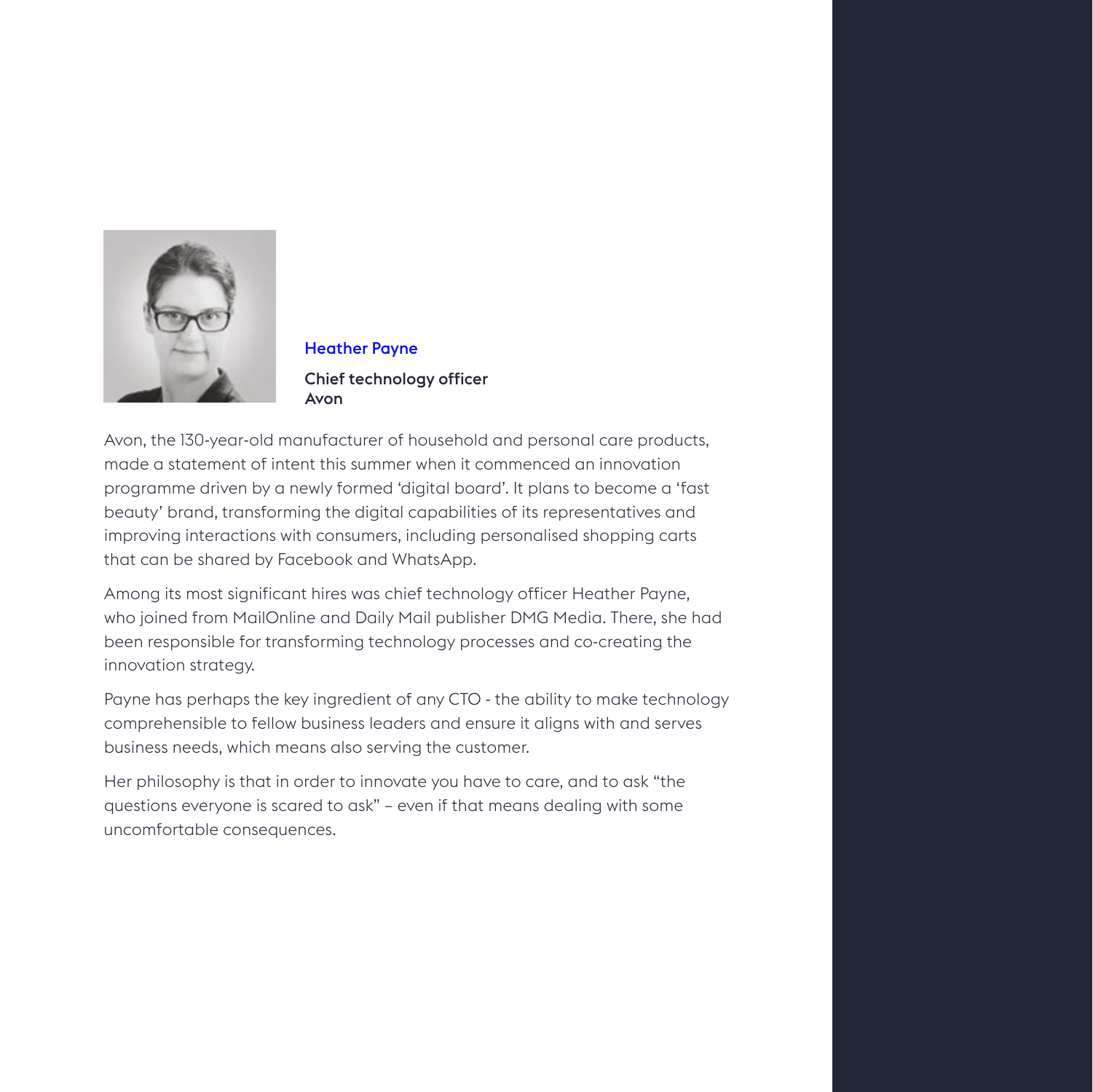

# Chris Rhodes Chief products and propositions officer Nationwide

With the threats faced by the banking sector – reputational, financial and competitive – it's comforting to know there is a safe pair of hands at the helm. Chris Rhodes is an experienced C-suite executive with nearly 30 years' service within the financial industry.

In that time he has seen regulatory change, digital disruption, the rise of open banking and closing branches. Weathering this turbulence requires deft handling.

Even in challenging market conditions, the building society has managed to increase current account opening<sup>44</sup> to record levels. It continues to keep pace with innovation, including a five star-rated app<sup>45</sup> that provides user behaviour insights back to the business<sup>46</sup>.



Michelle Roberts Group marketing director BMW UK

Named the most influential woman in the UK car industry by Autocar, BMW UK's number one marketer is also the only woman on its board. Michelle Roberts leads a team of more than 50 marketers charged with bringing the manufacturer's product and experience into the digital age.

Rising through the ranks from graduate trainee, Roberts has been involved in transforming the iconic MINI brand as well as playing a role in promoting BMW's concept cars as the company looks towards a more autonomous future. As the car industry faces a period of rapid change, Roberts is very much in the driving seat.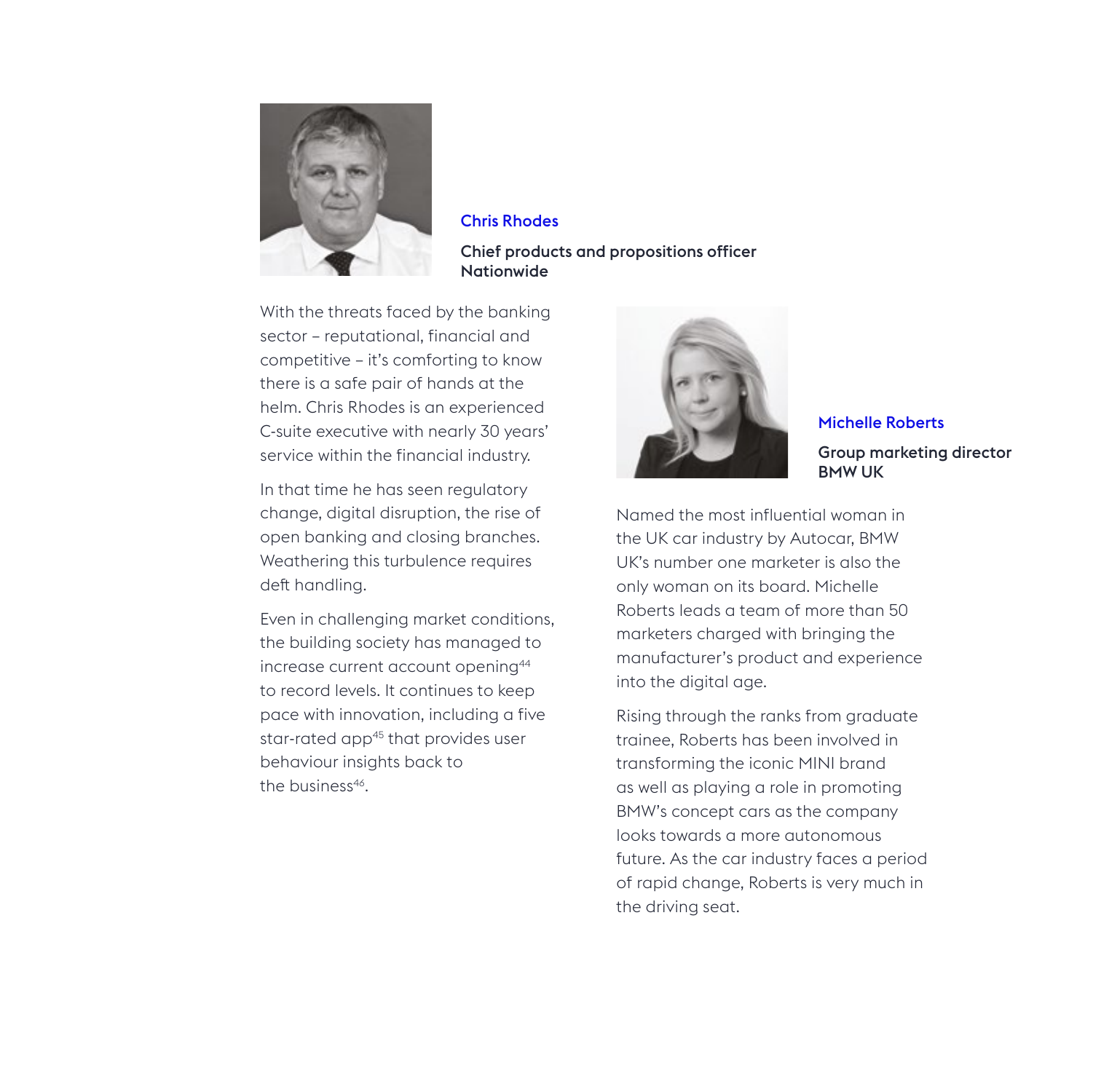

# Ash Roots

Managing director of digital **RT** 

Aside from a brief foray into the world of insurance with Direct Line, Ash Roots has had his feet firmly planted in the world of communications for nearly two decades<sup>47</sup>.

Following BT's acquisition of EE in a £12.5bn deal in 201648, Roots is now bringing his mobile experience to bear in a company looking to bring the traditional and mobile arms more closely together.

At Direct Line, Roots spearheaded a campaign of transformation to bring the insurer in line with more agile offerings. Managing change, he says, shouldn't be daunting: "Change creates opportunities. Without it things cannot improve49."



Otto Rosenberger COO Iglu.com

Otto Rosenberger's move from CMO to COO is the latest in a trend that sees marketers take the leap into general management. It is yet more evidence that fully rounded marketers are most successful when they are embedded across the business, rather than isolated by function.

Rosenberger is the latest recipient of The Marketing Academy fellowship to make a move into management or board-level positions<sup>50</sup>. At conferences, his enthusiasm has been described as 'infectious', with commentators suggesting this is a valuable trait when it comes to having a singular focus on the customer.

"If an email is sent to customers that doesn't really serve their interests, that should make you angry," he says. "Marketing must raise excitement internally for improving every step along the journey51."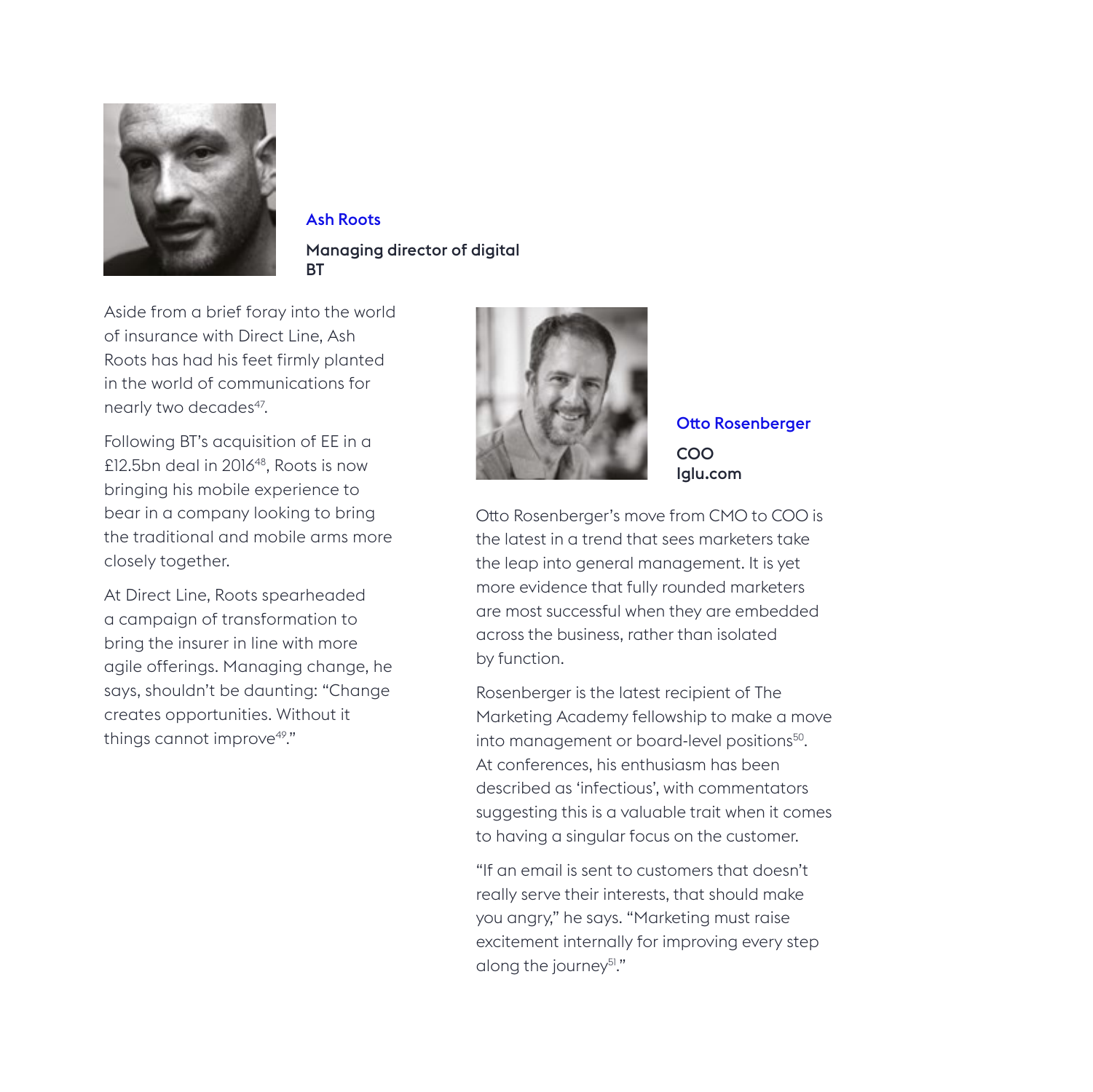

Christina Scott Chief technology officer News UK

As 2016's CIO of the year at the Women in IT awards, Christina Scott has 20 years' experience working in technology teams at companies such as the BBC, Financial Times and ITV Digital<sup>52</sup>.

Now with dual roles at News UK and News Corp (she is deputy chief technology officer of the parent company), she oversees the technology and product teams, integrating AI and machine learning into business processes to keep the publisher at the forefront of innovation53.

In 2017, Scott launched the News UK start-up lab to foster relationships with agile innovators, promote their growth and access their expertise. "It's a great time for companies to work closely [with] and to support start-ups<sup>54</sup>," she says.



Sigridur Sigurdardottir Chief customer and innovation officer UK Santander

As banking gets to grips with the new world order unleashed by challenger brands and open banking, it helps to have a digital transformation maven on the team. Sigridur Sigurdardottir previously led product innovation and digital platform development for American Express's emerging payment services unit, before joining Santander UK in 2015.

Far from going head to head with the disruptors, Sigurdardottir is bringing fintech companies and start-ups into the Santander fold to gain their expertise first-hand. Her strategy doesn't end at ideas – Sigurdardottir is looking to design a customer-centric bank of the future by taking on board the rapid prototyping and mobile-first behaviours of these digital counterparts.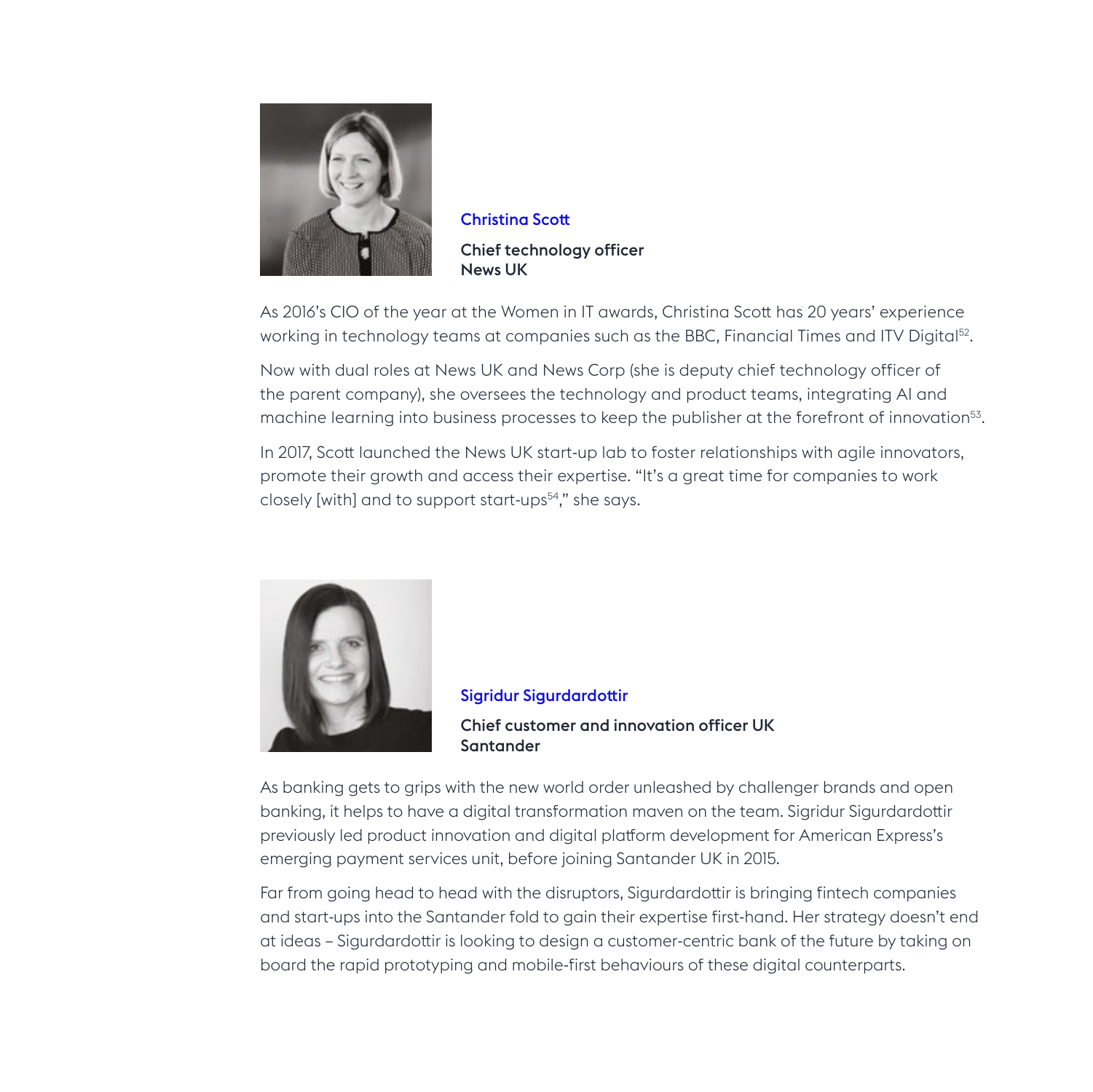

Heather Smith Managing director, direct  $IV=$ 

If marketers are looking for a solid KPI to prove they've got the right stuff, they could do a lot worse than Heather Smith's numbers. Having completed a transformation programme that involved mapping out every single customer journey as digital transformation director, Smith was rewarded with a boost in group profits to £158m from a £12m loss the previous year, and promotion to chief customer officer.

She oversaw a team of 50 and her role included digital marketing, user experience and analytics, with responsibility for driving the brand promise through all channels and making customer experience a commercial reality – "Hold the two together and it's a recipe for success<sup>55</sup>,"she says.

Her success was such that she was promoted again to managing director of LV='s direct insurance business within six months.



# Fiona Spooner Global marketing director B2C FT

Aside from an early stint cutting her marketing teeth at no lesser brand than Marketing Week<sup>56</sup>, Fiona Spooner has been 'Thinking Pink' at the Financial Times for her whole career. Following a CRM and performance marketing path to the top, arguably the customer was at the forefront for Spooner long before centricity and experience became fashionable buzzwords.

Former head of ecommerce Spooner now oversees the FT's B2C activities and results have been clear. Digital subscribers exceed global print circulation, according to its most recent annual audience audit, with monthly global reach figures showing six million print readers and over 11 million on the web, with a small but growing audience of 400,000 readers using its app<sup>57</sup>.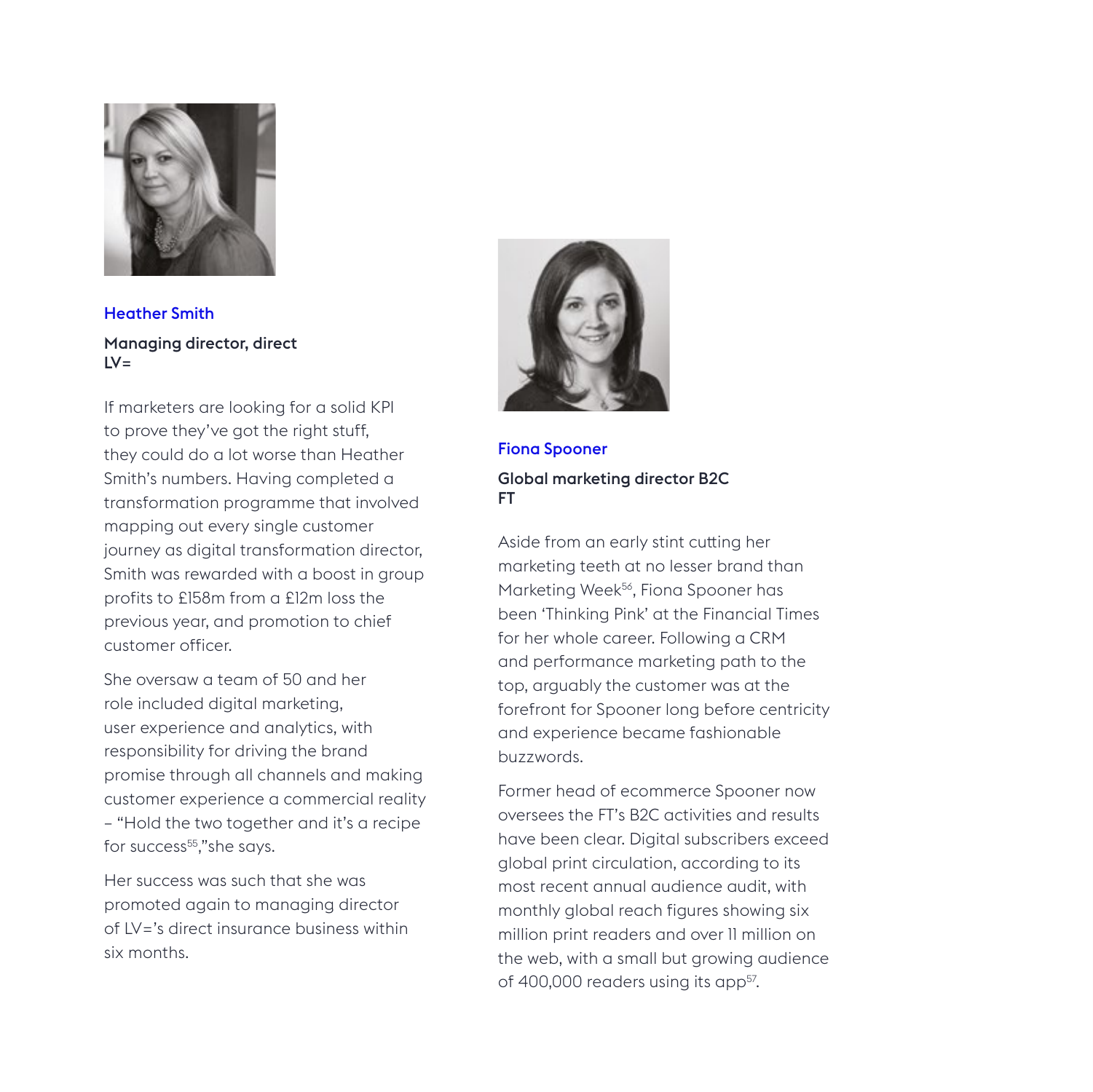

### Swave Szymczyk

# Global director of digital and retail marketing adidas

Kick ass and be ready to screw up<sup>58</sup>. That's Swave Szymczyk's advice as he continues to wrestle with the issue of bringing personalised, high-end customer experiences to adidas in an environment where online giants like Amazon dominate.

A career marketer, Szymczyk came back to adidas after a nearly 10-year absence<sup>59</sup> to tackle the high street challenge - how to stay relevant in bricks and mortar when price seems to rule. His solution is to blend onand offline to deliver a new kind of shopping style: "We're never going to be the cheapest. We're looking to win with experience."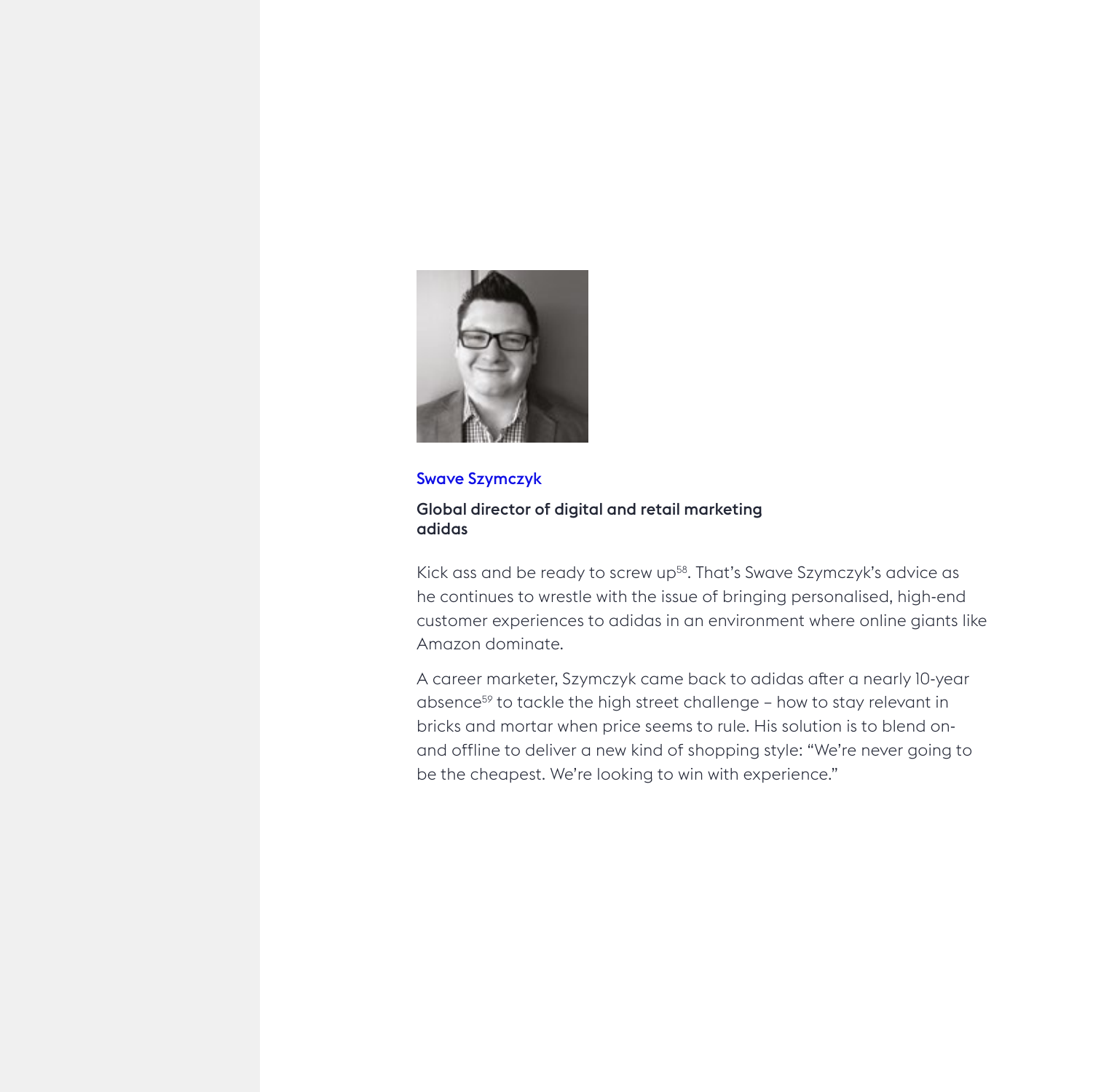

# Richard Tang

Chairman Zen Internet

Stepping down as CEO in October 2018, Richard Tang is hoping he will be free to become something of an evangelist for the company that now challenges the likes of Sky and Virgin, and which is rated by Which? as the UK's top broadband provider based on customer satisfaction.

What this will mean, he isn't quite sure as his former chairman Paul Stobart takes the day-to-day reins as CEO. One possibility is "paragliding across the English Channel promoting Zen<sup>60"</sup>.

Having grown the business from scratch in 1995, Tang has no lesser ambitions for Zen following the change. Whereas he once predicted the business would scale to £250m in 10 years, he now reckons the company will do it in five<sup>61</sup>.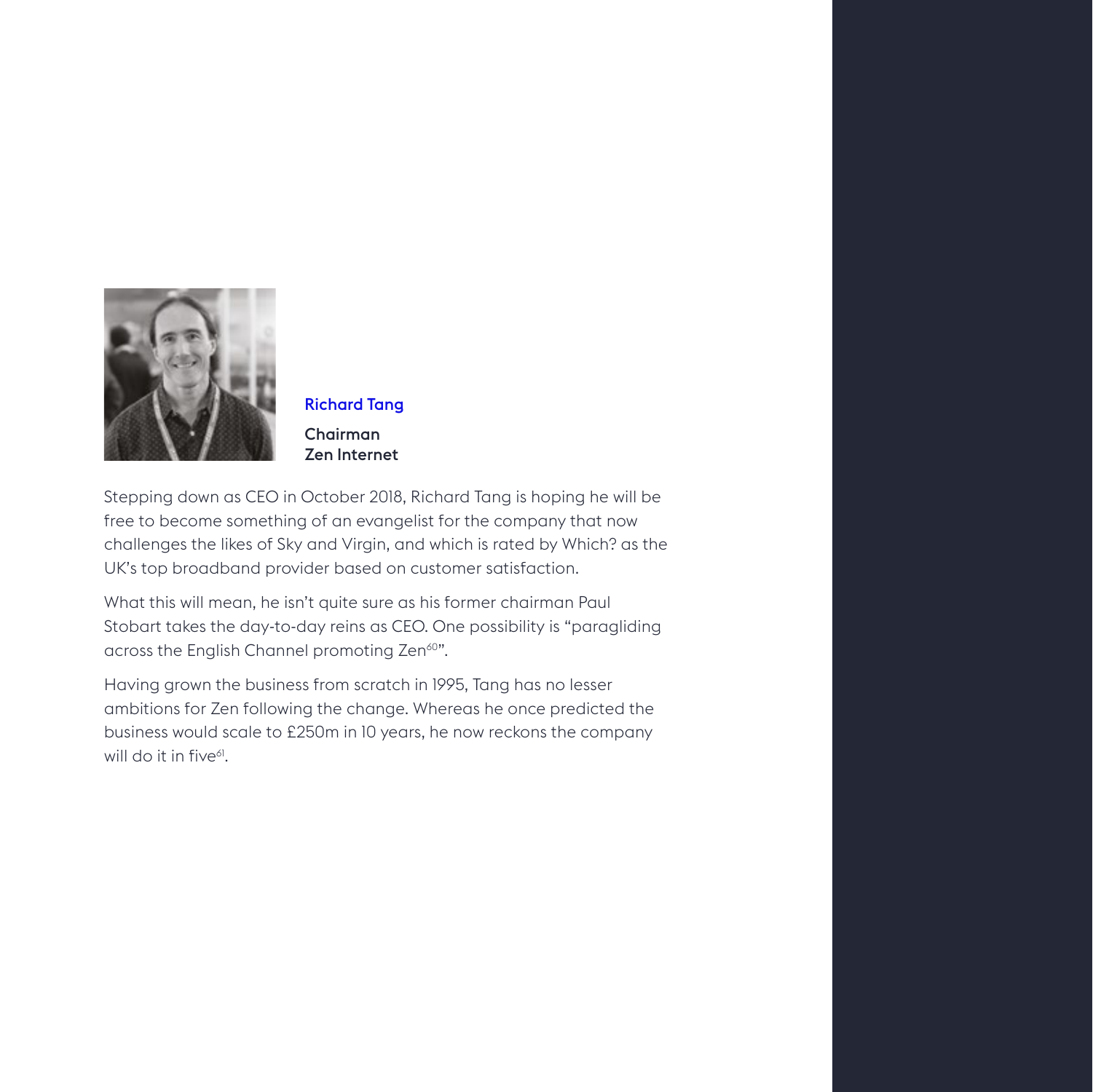

# Simon Thompson Chief product officer Ocado

Simon Thompson's career has been nothing if not varied. From stints at Motorola and Honda – where he oversaw the iconic 'Cog' campaign – to HSBC, Lastminute and Morrisons, Thompson brings an enviable amount of cross-sector, cross-discipline experience that Ocado is no doubt hoping will accompany its technological leap into next-generation grocery delivery.

His appointment in April 2018 comes on top of the retailer's major investment in technologies such as Ocado's Smart Platform – its grocery-packing robots. Thompson's experience will come in handy as the company looks to capitalise on this innovation and branch out beyond grocery retail, a key success factor going forward.



# Shashi Verma

# Chief technology officer and director of customer experience Transport for London

Shashi Verma and his employer, Transport for London (TfL), have pedigree in the field of customer experience, with his signature achievement being the introduction of contactless payments on the Tube, which he began developing in 2007 and finally rolled out in 2012. He had already been responsible for all TfL's revenue collection systems, including the Oyster card, since 2006.

Today Verma is also responsible for its technology and data strategy, and TfL has set itself apart as a leader in utilising these for customer benefit. It makes its data feeds available to third-party developers, enabling them to produce useful apps covering road, rail and river transport, and even air quality.

Analysis by Deloitte last year found TfL's open data creates benefits and savings to the London economy worth £130m per year.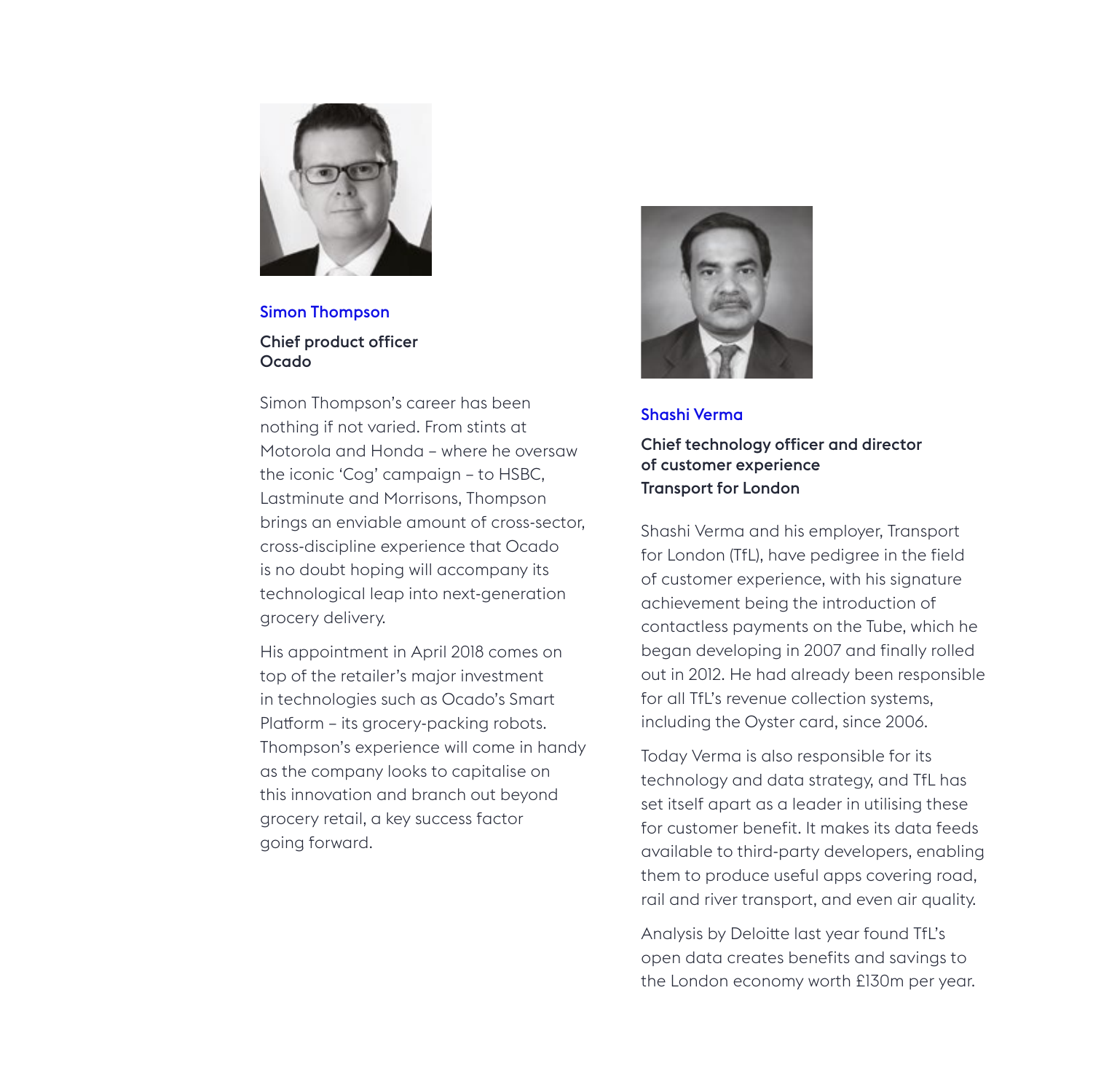

# Claudia Vernon

Group marketing director Richer Sounds

Among the flashier brands strutting their stuff on the marketing stage, there lurks something of a sleeper hit. Richer Sounds, the specialist high street hi-fi shop topped Which?'s 2017 customer service poll of 10,000 shoppers, ahead of Apple and John Lewis<sup>62</sup>.

Claudia Vernon leads the marketing strategy that can be summed up in a single word: people. "We want the human contact," she says. Online may be important but she adds: "You can't replicate that one-on-one experience online."63

With 15% of its £9m profits going to charity and staff enjoying subsidised holiday homes, it's not just customers who love the Richer experience.



# Ruth Wassermann

Desian director Made.com

Covetable future classics at affordable prices is the crux of furniture retail, and talented designers who can marry form, function and price are at a premium. Made.com will be wanting to hang on tight to design director Ruth Wassermann as she's been responsible for a number of its already instantlyrecognisable pieces.

Unsurprisingly, Wassermann has won a clutch of awards across her 15-year career including from the International Contemporary Furniture Fair and House Beautiful. At Ercol, collaborations with John Lewis led to year on year growth and her work for high street supplier, Willis and Gambler, helped drive growth up 40% over four years<sup>64</sup>.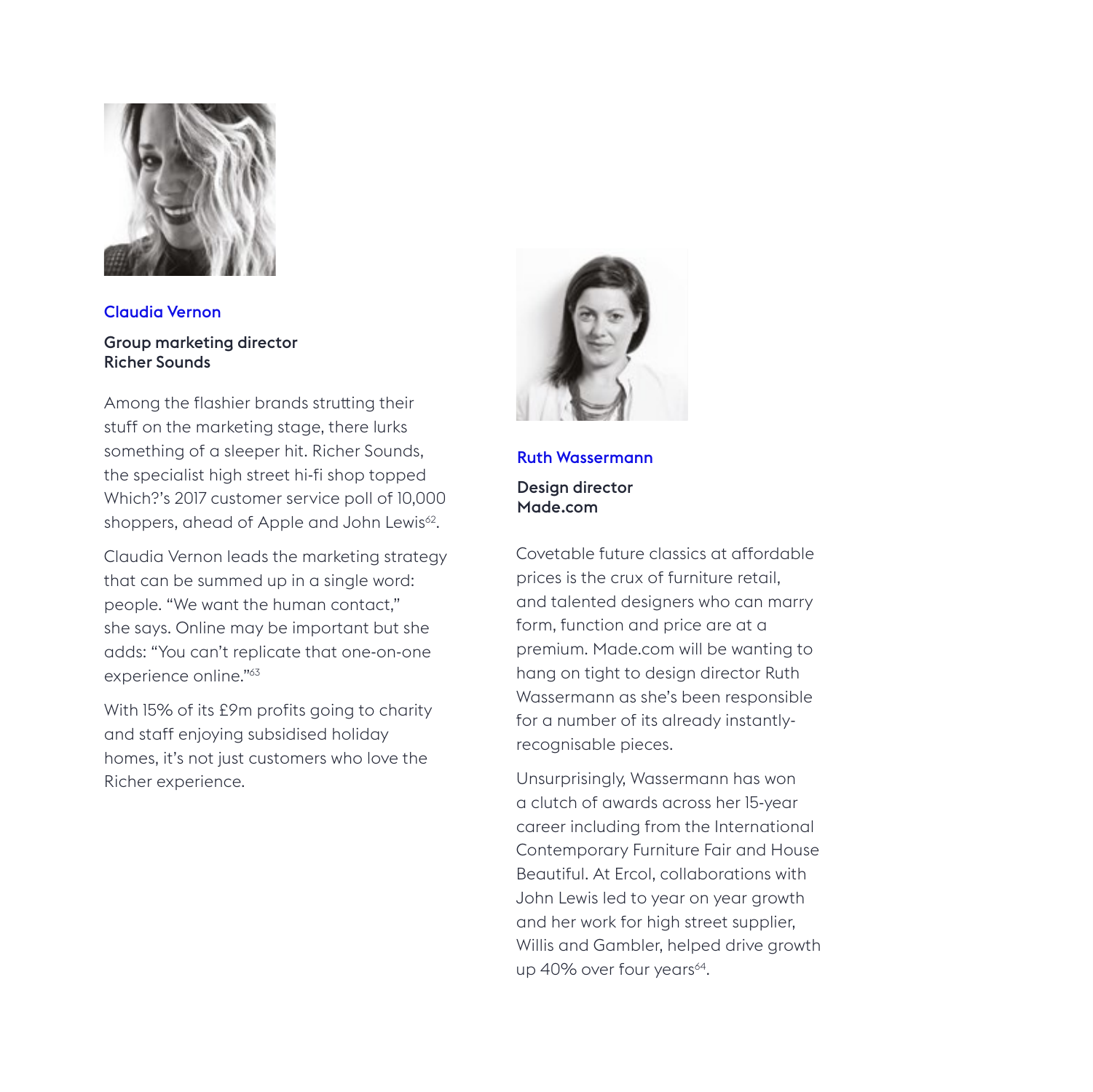

# Eve Williams

### Brand experience director Asos

Eve Williams' experience at content agency Cedar stands her in good stead at Asos, where the brand thrives on the understanding that fashion is about so much more than the clothes on your back.

"Have a vision for your brand. And communicate it widely and wildly<sup>65</sup>," she says and, since joining in late 2013, Williams has been doing just that.

The company says: "The brand story now defines where we're coming from, who we are and what we do<sup>66</sup>." The result has been steadily climbing sales as the brand continues to dominate the fast fashion market<sup>67</sup>, and a reputation for innovating on social media, using Instagram for both advertising and ecommerce.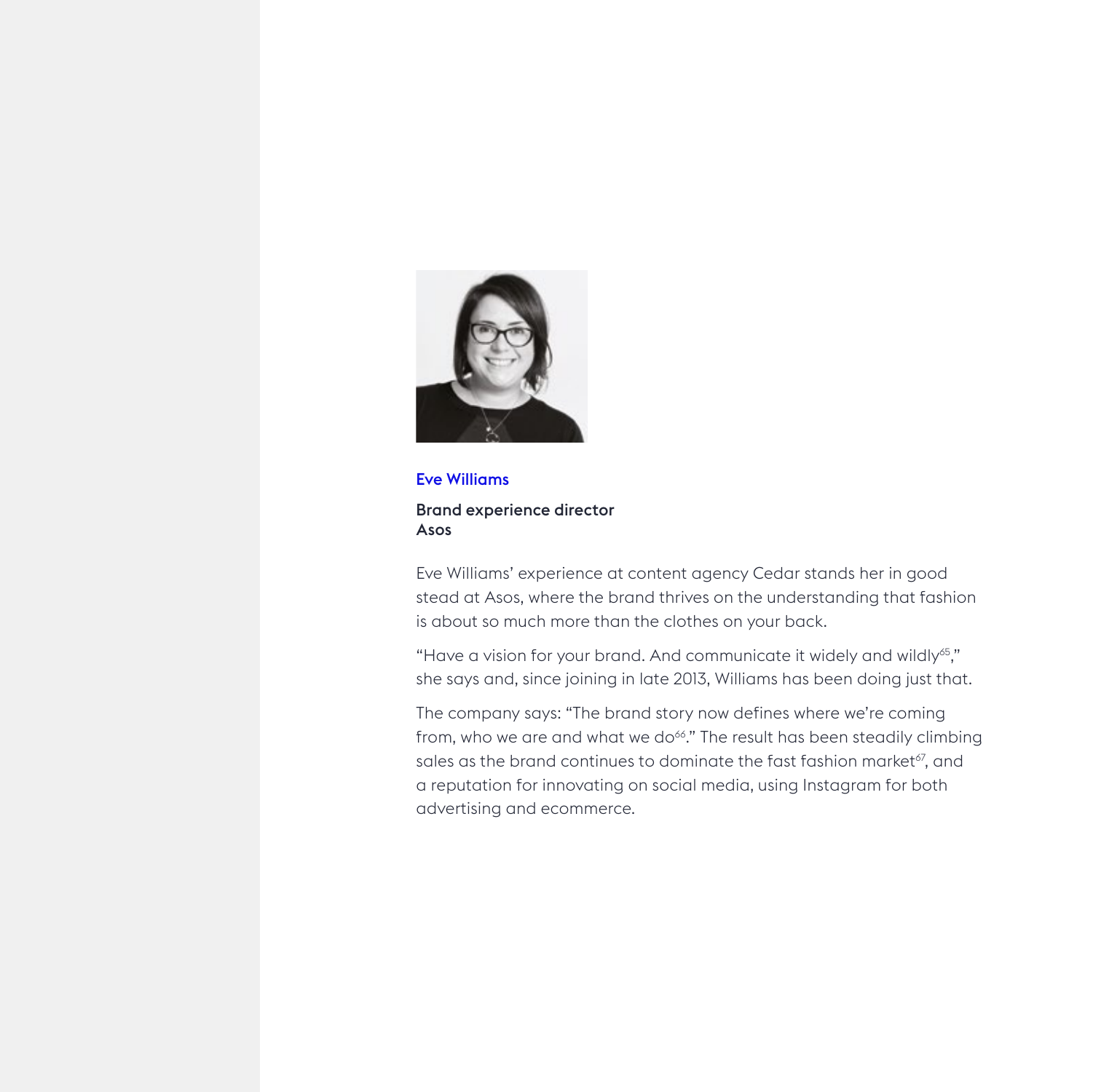

# Emma Woods

Chief growth officer Wagamama

Appointed to the Japanese-style restaurant chain Wagamama in 2017, Emma Woods has extensive leisure and food marketing experience from previous roles at Pizza Express and Merlin Entertainments, bolstered by 17 years of heavyweight experience at Unilever.

She neatly sums up the role of any customer experience professional: "It's about finding out if our visitors have had a great time and trying to get them to use us again."

Often, she has used technology rollouts as a key tool in improving her brands' abilities to do this. The philosophy will be key to Wagamama's plans for international growth, particularly into the US market. The chain is one of the few growth stories in the UK casual dining sector, with numerous competitors shutting sites rather than opening them.



Zia Zareem-Slade Customer experience director Fortnum & Mason

You need careful hands when holding a 310-year-old antique<sup>68</sup> but Zia Zareem-Slade looks like she has it covered with the longestablished department store in London's West End. Charged with keeping the essence of Fortnum & Mason's heritage while bringing it into the modern age, she treads a fine line between nostalgia and the bottom line.

Previous work as Selfridges' head of online clearly contributed to her success overhauling Fortnum's ecommerce strategy. By the start of 2016, just a year after relaunching its website, total sales had risen 30% year on year.

Zareem-Slade isn't limited to digital experience and the past five years have seen her work across packaging, restaurant transformation and the transformation of its Piccadilly store into art space<sup>69</sup>.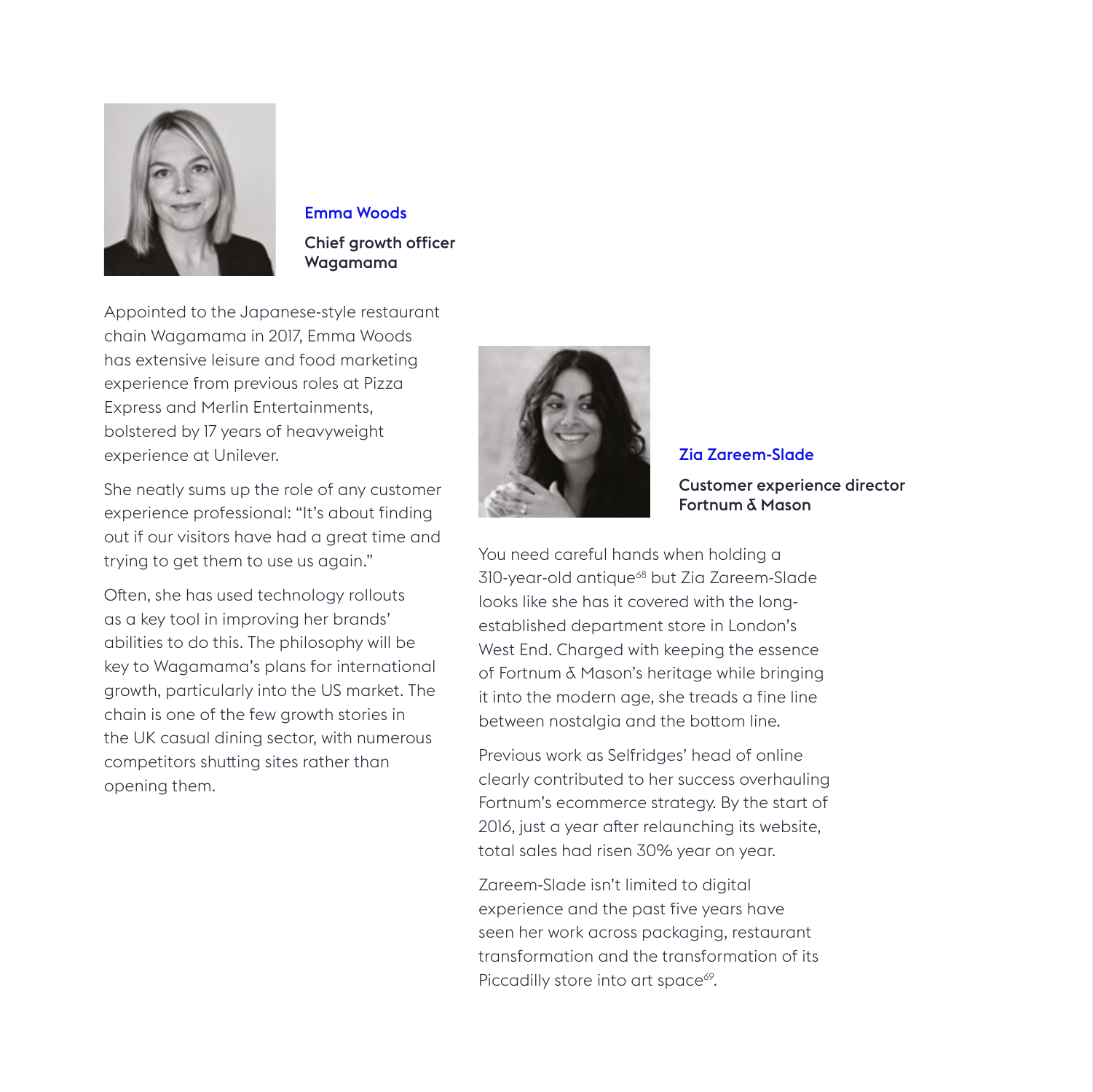

# Dave Zimmerman

### Director of global customer experience QVC

Dave Zimmerman's previous job title at QVC, where he has worked for the past 22 years, perhaps best explains how he has approached the field of customer experience. As QVC's director of service innovation he led the TV shopping channel's efforts to remain constantly relevant to the habits of its customers.

His discoveries can be subtle, but effective. One insight from the channel's digital sales funnel found that customers frequently hunted for previous purchases to inform future ones. A reorder button was a simple but transformative solution.

Even someone as experienced as he insists customer insight must lead the process: "Fight the temptation to know the answer before being informed<sup>70</sup>," he advises.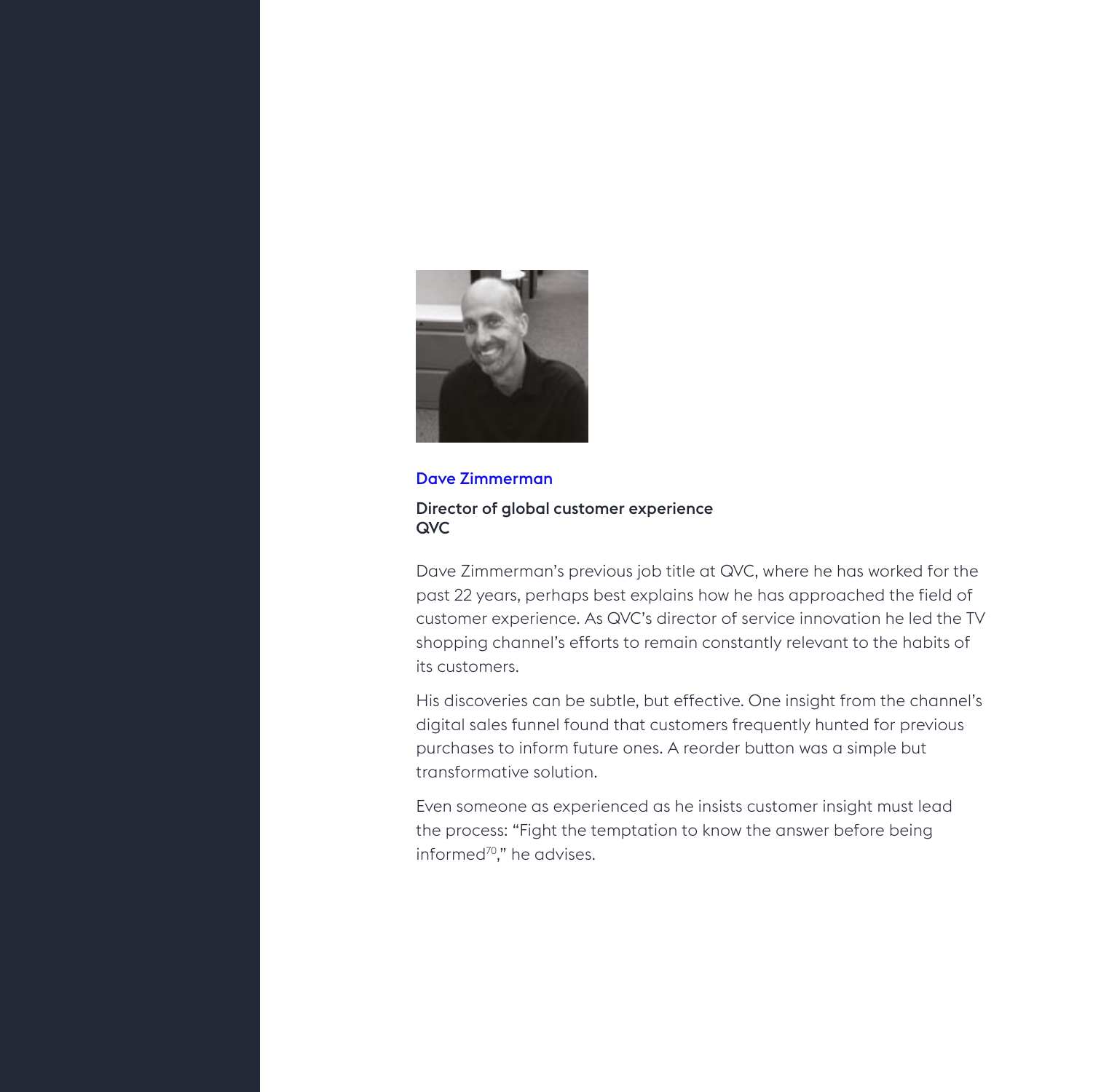# **About Cognizant & Zone**

Cognizant is devoted to designing and delivering world-class experiences for our clients. Being digital to the core, we take a human-first view to enabling experience transformation. From foresight services and experience design, to running some of the largest digital support services of their kind, we envision and operate tomorrow's products and services today. Specialising in applied innovation – platform-enabled, AI-driven and inspired by human insight – we help our clients deliver exceptional experiences across all parts of the enterprise at scale.

We have grown our capabilities by acquiring and integrating a network of speciality agencies, including Idea Couture and Mirabeau (innovation and experience design), Cadient, Zone and Netcentric (marketing and content). We are proud to be ranked by Ad Age as the #1 Digital Agency Network in the US and #3 in the world in 2018.

# cognizant.com/en-uk/customer-experience

Zone is a customer experience agency with deep expertise in strategy, technology and content & experiences. Our team of 300 digital experts work in multidisciplinary teams to create award-winning customer experiences for some of the biggest brands in the world.

We work with market-leading clients across every industry vertical – brands such as adidas, Aviva, Barratt Homes, BMW, British Gas, Electrolux, The FA and the John Lewis Partnership. Zone became a Cognizant Digital Business in 2017.

# **zonedigital.com**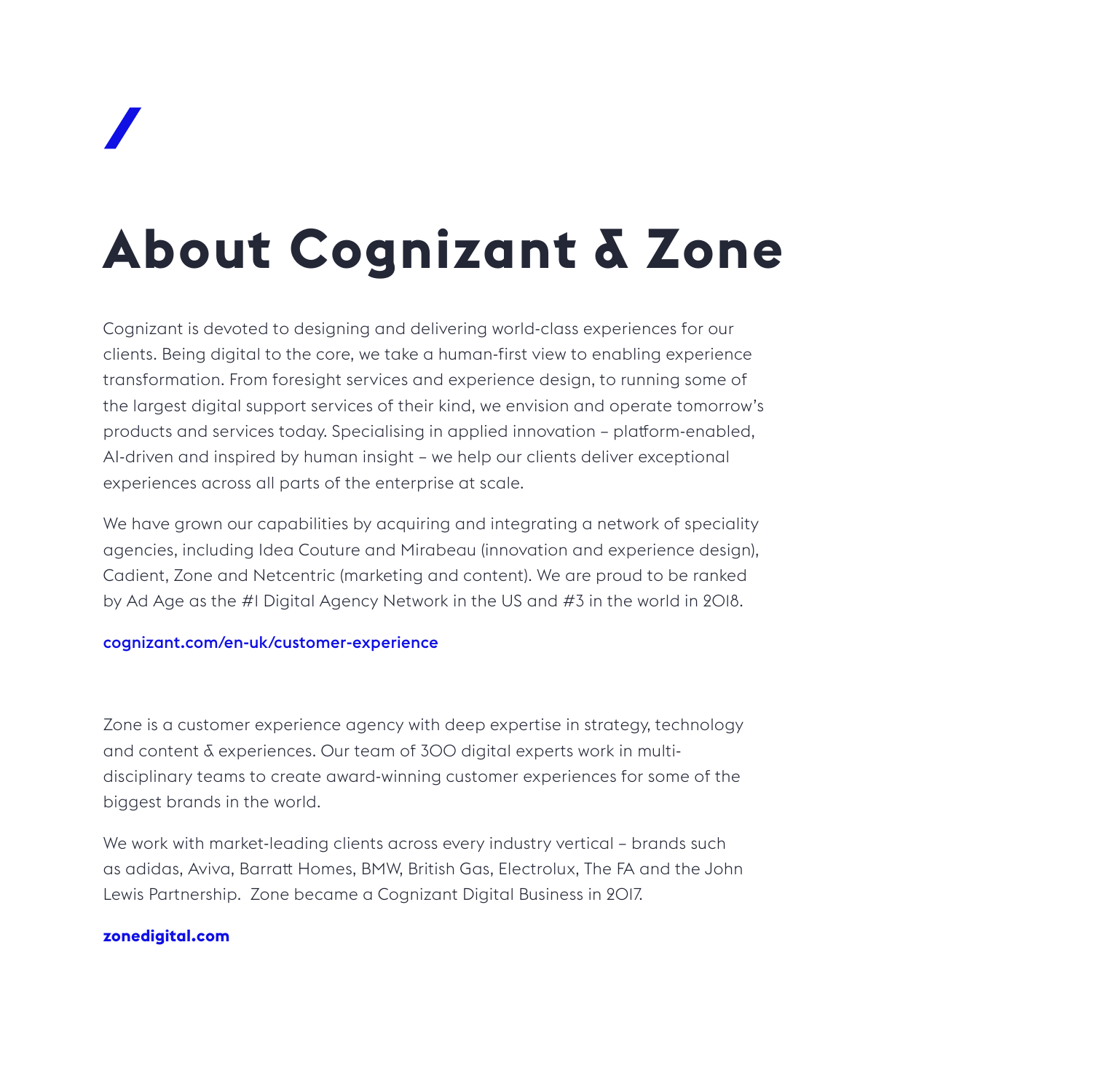# **About Marketing Week**

Marketing Week is the leading multimedia and events brand dedicated to meeting the information needs of senior marketers. Now in its 40th year, Marketing Week has moved from being a weekly magazine to being a multiplatform brand with a fast-growing and engaged audience for its website, social channels and digital platforms such as webinars and the Mini MBA in Marketing. In 2017 the PPA named Marketing Week as the coveted 'Digital Brand of the Year' at its annual digital awards.

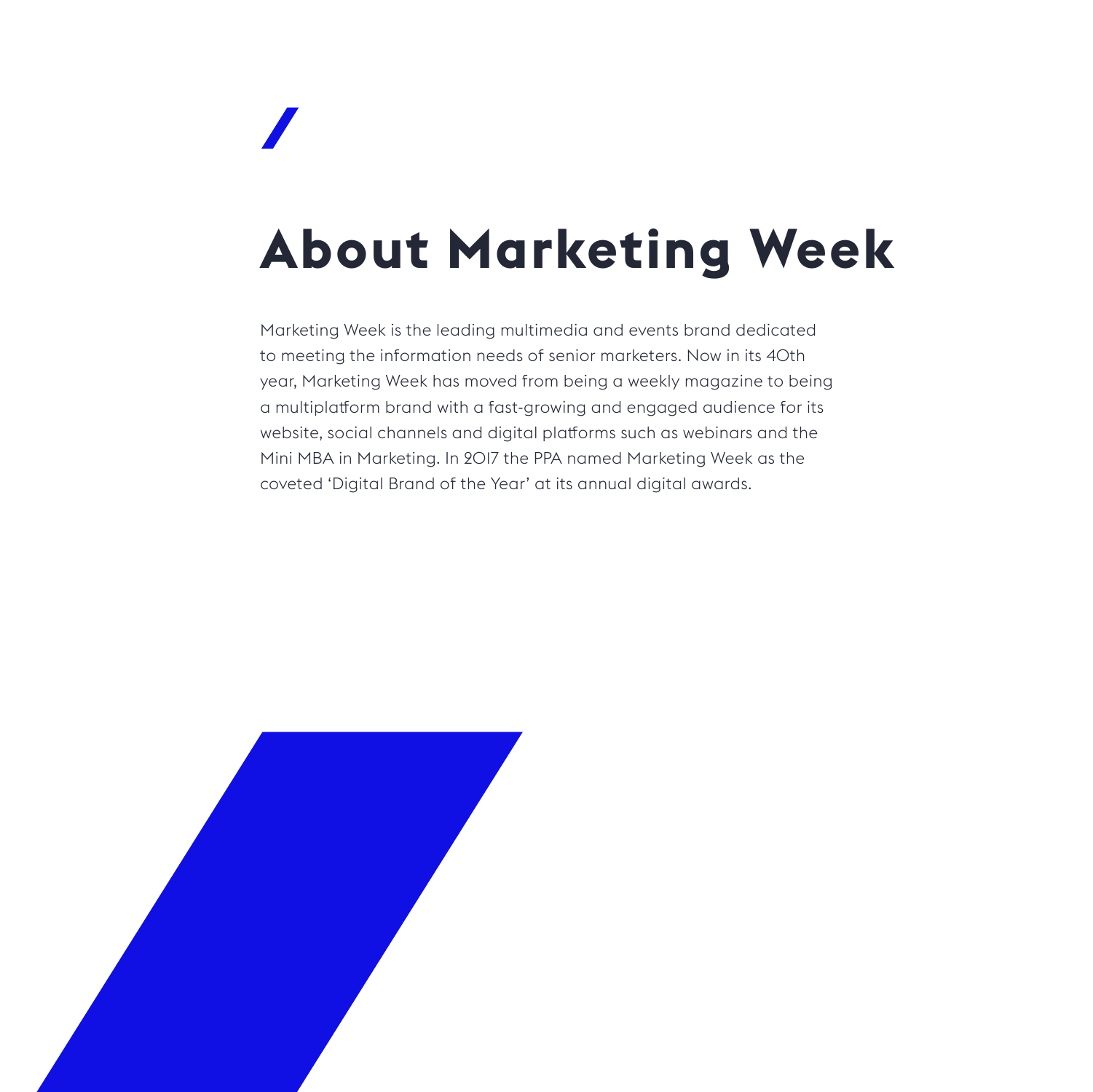# **Appendix**

1 https://www.insider.co.uk/company-results-forecasts/whitbread-costa-coffee-alison-brittain-12423153

2 https://www.marketingweek.com/2018/06/08/tesco-trust-brands/

- 3 https://www.cmo.com/interviews/articles/2017/4/10/severn-trent-waters-sarah-bentley-builds-bridges-between-three-roles.html#gs.K2sWs4I
- 4 https://www.thetimes.co.uk/article/tom-blomfield-the-man-who-made-monzo-g8z59dr8n
- 5 https://www.bbc.co.uk/mediacentre/latestnews/2017/global-audience-measure
- 6 https://www.thegentlemansjournal.com/article/cubitts-founder-tom-broughton-start-business/
- 7 https://www.linkedin.com/in/burnslara/
- 8 https://www.digital-agenda.co.uk/latest/new-for-older-at-age-uk/
- 9 https://www.marketingweek.com/2017/09/01/first-direct-on-moving-beyond-customer-service/
- 10 https://www.linkedin.com/in/dave-clark-3a82684/
- 11 https://news.utk.edu/2017/04/21/dave-clark-svp-amazon-speaks-supply-chain-forum/
- 12 https://www.marketingweek.com/2018/06/19/mars-cmo-president-confectionery/
- 13 https://www.linkedin.com/in/andrew-clarke-1220b72/
- 14 https://www.marketingweek.com/2018/01/22/lush-ultimate-customer-experience/
- 15 https://excellenceawards.marketingsociety.com/judges/peter-duffy/
- 16 https://www.campaignlive.co.uk/article/just-eat-appoints-former-easyjet-marketer-peter-duffy-chief-customer-officer/1465687
- 17 https://www.marketingweek.com/2017/10/25/globetrotting-marketer-rewards-risk-taking/
- 18 https://www.caterlyst.com/c3t/insight/Region.aspx?r=8&t=1&n=13687
- 19 https://www.linkedin.com/in/george-goley-a91506/
- 20 https://www.retailtechnews.com/2018/04/18/retail-technology-driving-change-qa-with-sainsburys-argos/
- 21 https://www.theinvestmentobserver.co.uk/companies/2018/07/03/bbc-channel-4-uktv-h4thg48/
- 22 https://issuu.com/newbayeurope/docs/tvbe\_march\_2018
- 23 https://tech.newstatesman.com/it-leaders/trainline-mark-holt
- 24 https://www.linkedin.com/pulse/skys-limit-when-moving-cloud-mark-holt/
- 25 https://tech.newstatesman.com/it-leaders/trainline-mark-holt
- 26 https://www.campaignlive.co.uk/article/john-lewis-customer-director-inglis-named-marketing-society-chair/1449165
- 27 https://www.retailgazette.co.uk/blog/2018/06/john-lewis-partnership-issues-profit-warning-amid-closure-5-waitrose-stores/
- 28 http://www.csoy.co.uk/first-utility-named-customer-service-of-the-year-winner
- 29 https://i-d.vice.com/en\_uk/article/wjdwnn/ace-tate-launch-creative-fund-in-amsterdam
- 30 http://snore.muun.co/mark-de-lange-founder-of-ace-tate-about-goals-in-life-and-what-really-makes-him-happy/
- 31 https://www.salle-privee.com/blogs/portraits/mark-de-lange
- 32 https://www.retailgazette.co.uk/blog/2018/01/big-interview-phil-lewis-digital-experience-director-boden/
- 33 https://www.marketingweek.com/2018/02/22/from-catalogue-to-chatbots-the-next-stage-of-bodens-digital-transformation/
- 34 https://www.linkedin.com/in/becmortimer/
- 35 https://www.marketingweek.com/2018/01/22/netflix-leapfrogs-bbc-iplayer-top-uk-brands-list/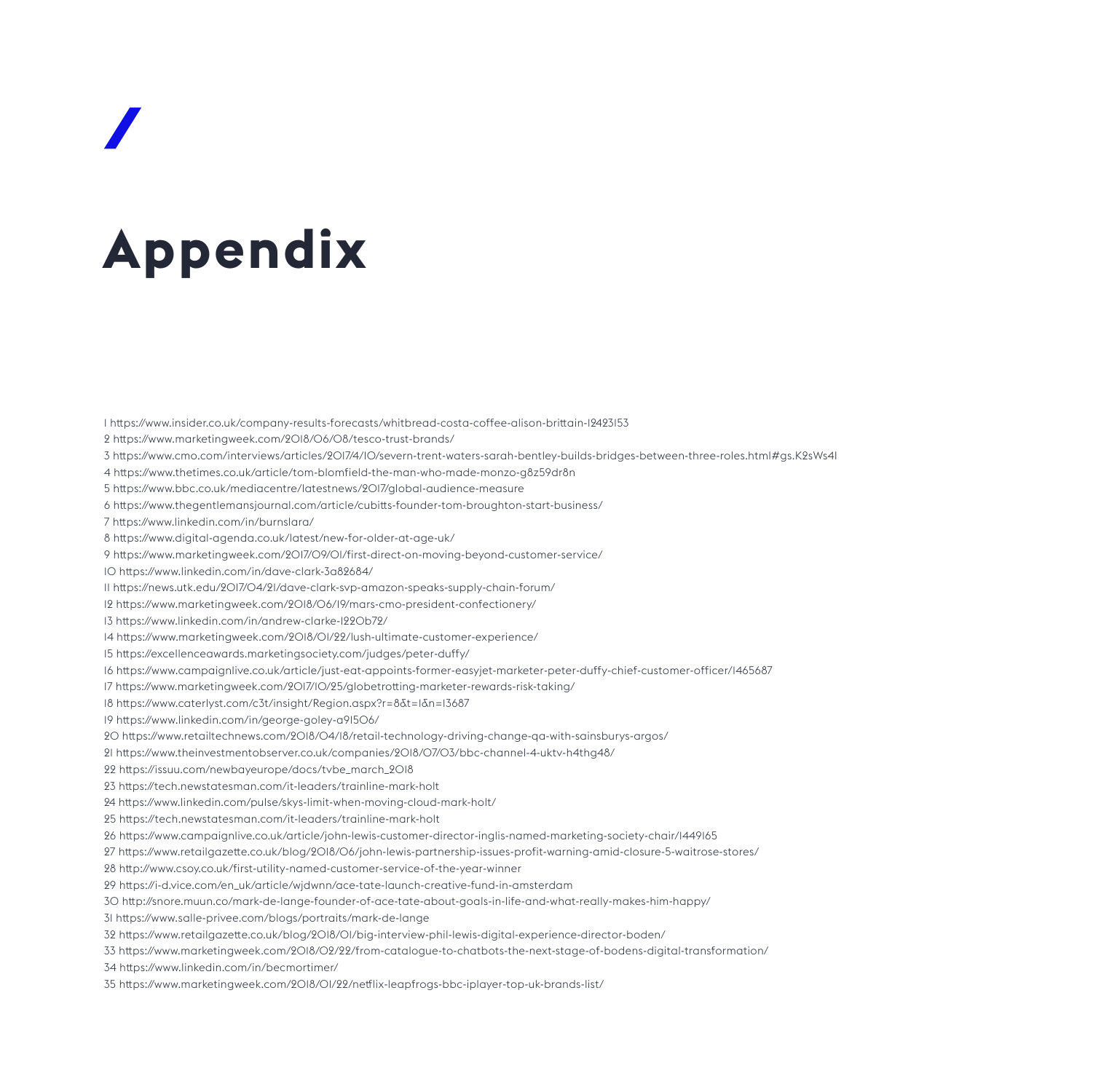36 https://www.marketingweek.com/2018/01/22/netflix-leapfrogs-bbc-iplayer-top-uk-brands-list/

37 https://www.theguardian.com/small-business-network/2018/jan/25/rapha-founder-cycling-now-is-a-bit-dull-theres-all-this-doping-stuff

38 https://squaremile.com/gear/simon-mottram-rapha-interview/

39 https://www.cosmeticsbusiness.com/news/article\_page/Walgreens\_Boots\_Alliance\_on\_the\_future\_of\_personalisation\_in\_beauty/131305

40 https://www.bbc.co.uk/news/av/business-12355986/my-bottom-line-anne-murphy-birds-eye

41 https://www.marketingweek.com/2018/06/28/missguided-sales-boom-following-love-island-partnership/

42 https://www.marketingweek.com/2015/11/12/how-the-economist-injected-digital-into-a-172-year-old-magazine/

43 https://www.thedrum.com/lists/digerati-2017

44 https://www.telegraph.co.uk/business/2018/05/22/nationwide-warns-intense-competition-asprofits-slide/

45 https://itunes.apple.com/gb/app/nationwide-mobile-banking/id542355130?mt=8

46 https://www.telegraph.co.uk/news/2016/04/10/nationwide-develops-new-secure-app-that-recognises-users-behavi/

47 https://www.linkedin.com/in/ashroots/

48 https://www.marketingweek.com/2018/08/13/bt-and-ee-bring-brands-closer-together-in-unified-marketing-role/

49 https://www.dlgdigital.co.uk/news/goodbye-from-ash-roots

50 https://www.marketingweek.com/2017/10/27/hostelworlds-top-marketer-departs-coo-role/

51 https://www.infinity.co/uk/resources/news-and-views/eight-things-from-marketing-week-live-you-don-t-hear-at-every-conference

52 https://www.news.co.uk/who-we-are/executives/christina-scott/

53 https://www.cio.co.uk/cio-interviews/news-uk-cto-christina-scott-cio-100-interview-3676234/

54 https://www.cio.co.uk/cio-interviews/news-uk-cto-christina-scott-cio-100-interview-3676234/

55 https://www.marketingweek.com/2018/03/22/lv-humanising-digital-experience/

56 https://www.linkedin.com/in/fionaspooner/

57 https://fttoolkit.co.uk/perch/resources/mgrcertificatejanuary-december2017.pdf

58 https://www.marketingweek.com/2018/05/17/adidas-on-customer-experience/

59 https://www.linkedin.com/in/swave-szymczyk-37042b7/

60 https://www.manchestereveningnews.co.uk/business/business-news/zen-internet-richard-tang-paul-15056650

61 https://www.manchestereveningnews.co.uk/business/business-news/zen-internet-richard-tang-paul-15056650

62 https://www.theguardian.com/business/2017/may/13/which-names-richer-sounds-and-toolstation-as-uks-best-rated-shops

63 https://www.ocr.org.uk/Images/374752-unit-07-case-study-from-richer-sounds-marketing-campaign.pdf

64 https://creativepool.com/RuthWassermann/about

65 https://marketplace.asos.com/community/sellerblog/2015/09/seller-summer-school-branding

66 https://www.slideshare.net/daniellaurence/asos-annual-report-2016

67 https://uk.reuters.com/article/uk-asos-results/online-retailer-asos-steps-up-investment-to-keep-sales-motoring-idUKKBN1HI0Q1

68 http://www.retail-focus.co.uk/qanda/2110-q-a-zia-zareem-slade-customer-experience-director-fortnum-mason

69 https://www.creativereview.co.uk/creativeleaders50/leader/zia-zareem-slade/

70 https://www.cxnetwork.com/cx-experience/interviews/how-qvc-engages-with-customers-through-a-different